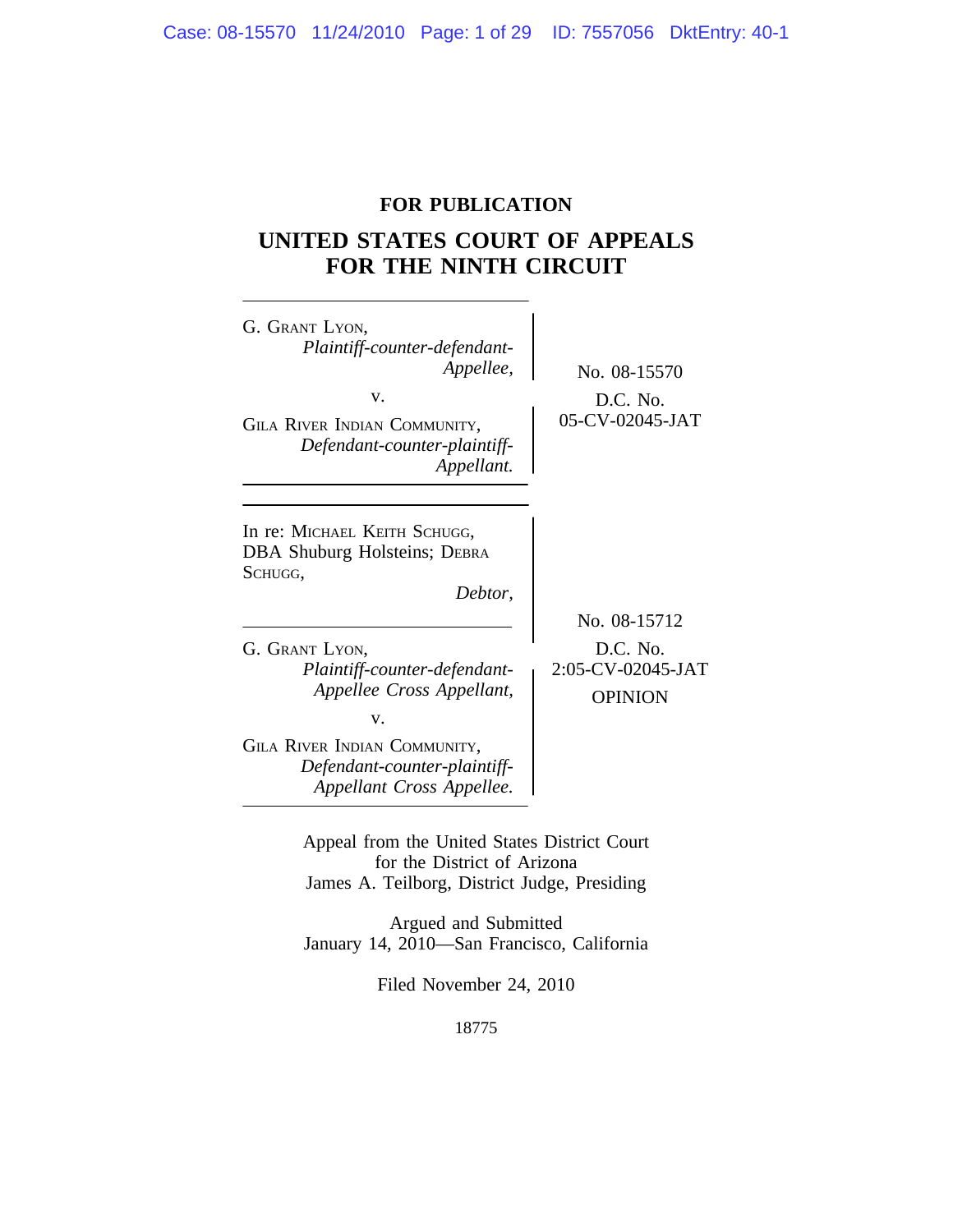Case: 08-15570 11/24/2010 Page: 2 of 29 ID: 7557056 DktEntry: 40-1

18776 LYON v. GILA RIVER INDIAN COMMUNITY

Before: Alex Kozinski, Chief Judge, J. Clifford Wallace and Richard R. Clifton, Circuit Judges.

Opinion by Judge Wallace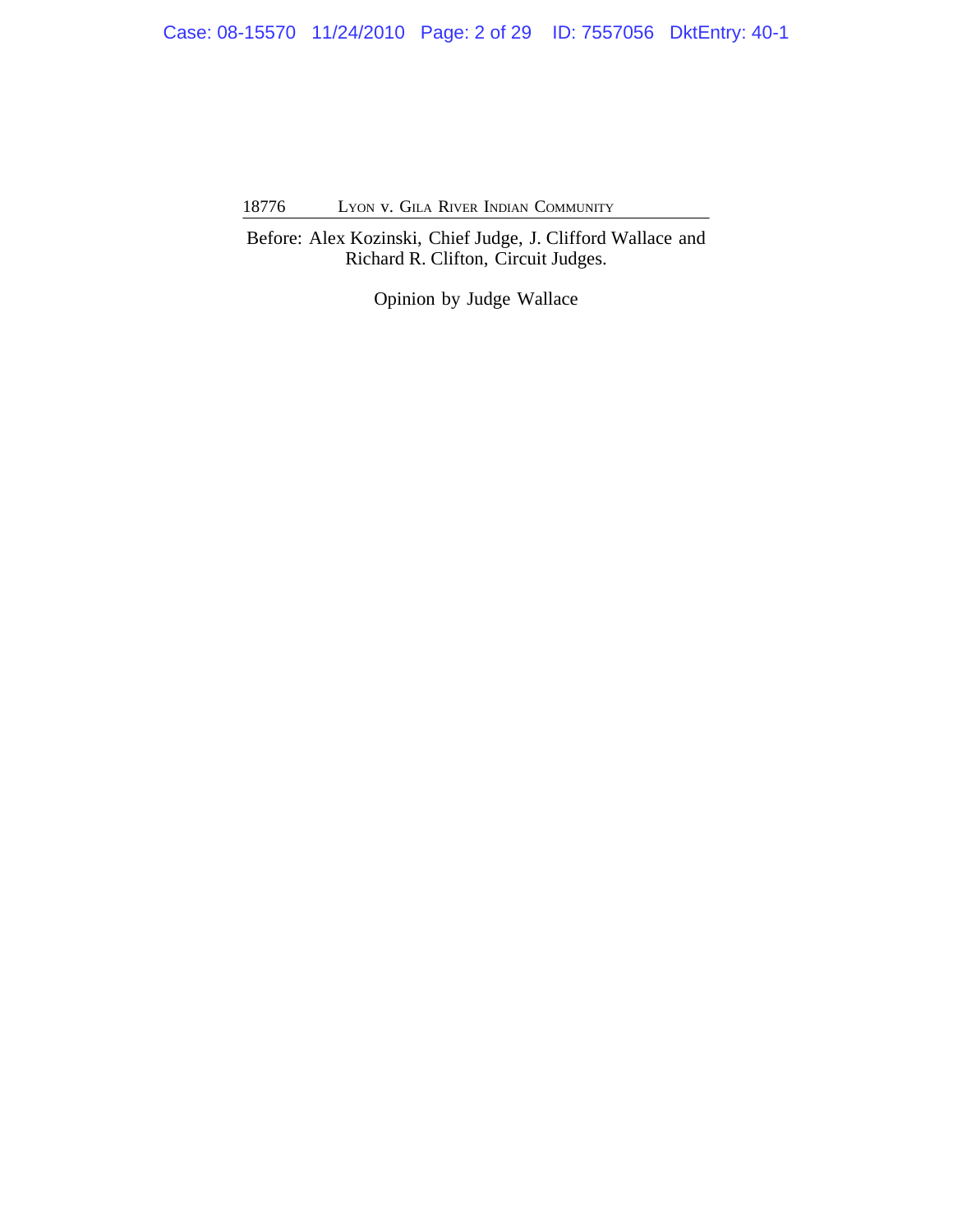Case: 08-15570 11/24/2010 Page: 3 of 29 ID: 7557056 DktEntry: 40-1

LYON V. GILA RIVER INDIAN COMMUNITY 18779

## **COUNSEL**

Patricia A. Millett (argued), Mark J. MacDougall and Troy D. Cahill, of Akin Gump Strauss Hauer & Feld LLP, Washing-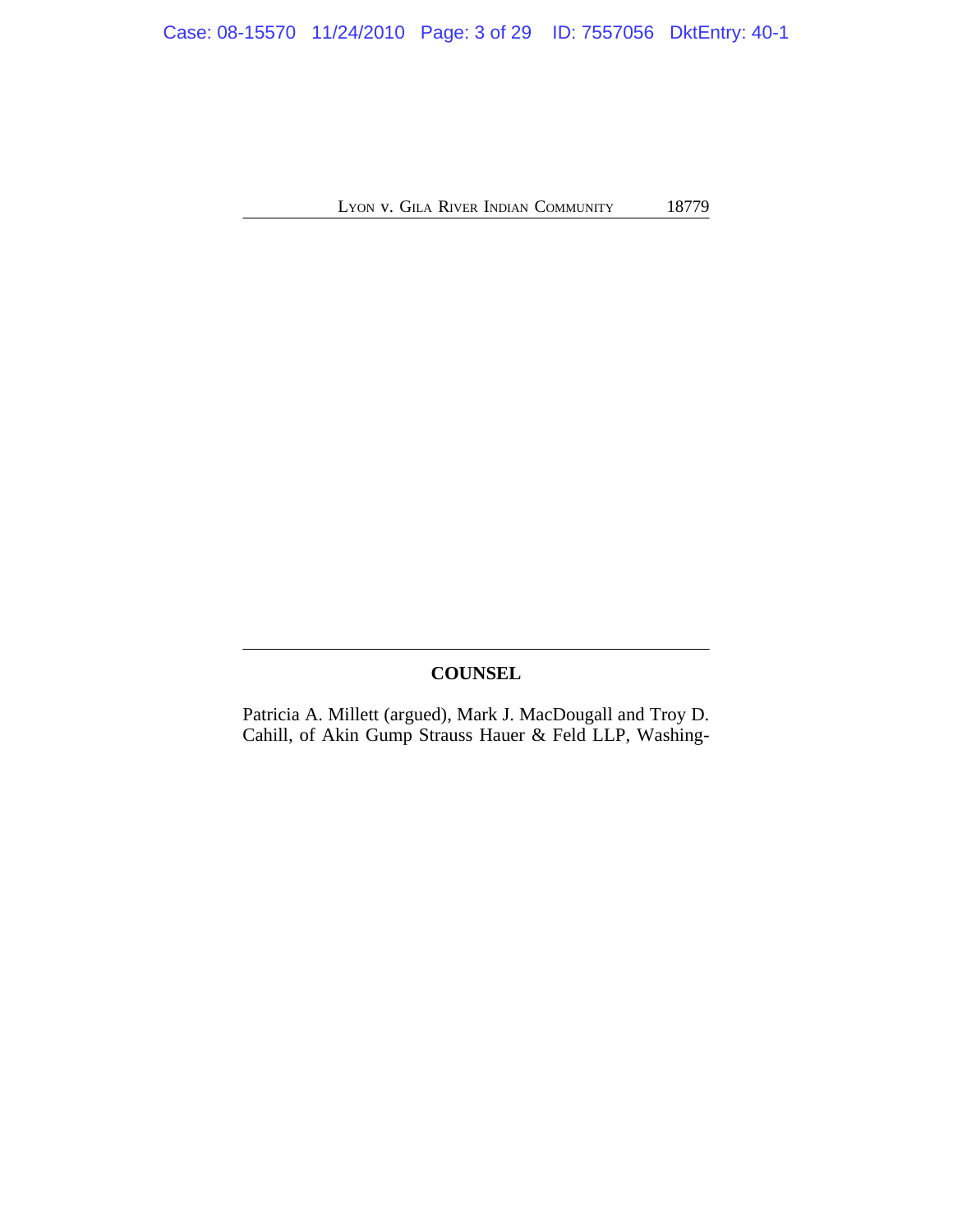ton, D.C., and Jennifer Kay Giff, Pima Maricopa Tribe Law Office, Sacaton, Arizona, for appellant/cross-appellee Gila River Indian Community.

Paul F. Eckstein (argued), Richard M. Lorenzen and Joel W. Nomkin, Perkins Coie Brown & Bain P.A., Phoenix, Arizona, for appellee/cross-appellant G. Grant Lyon.

#### **OPINION**

#### WALLACE, Senior Circuit Judge:

This appeal involves a dispute between an Indian tribe and the trustee of a bankruptcy estate over the rights of access to and occupation of a parcel of land completely surrounded by Indian reservation land. The district court had jurisdiction pursuant to 28 U.S.C. §§ 1331 and 1334. We have jurisdiction to hear this appeal pursuant to 28 U.S.C. § 1291, and we affirm in part and vacate in part.

## **I.**

The center of the parties' dispute is "Section 16," a parcel of about 657 acres in Pinal County, Arizona. The land surrounding Section 16 is part of an Indian reservation (Reservation) belonging to the Gila River Indian Community (Community), a federally recognized Indian tribe. We start with the history of Section 16 and the Reservation.

The Community historically occupied the land that is now south-central Arizona. *See Gila River Pima-Maricopa Indian Cmty. v. United States*, 24 Ind. Cl. Comm'n 301, 303, 335 (1970). Through the 1853 Gadsden Purchase, the United States acquired title to land from Mexico, including what is now Section 16. The following year, Congress adopted a law providing that when a survey was completed of the lands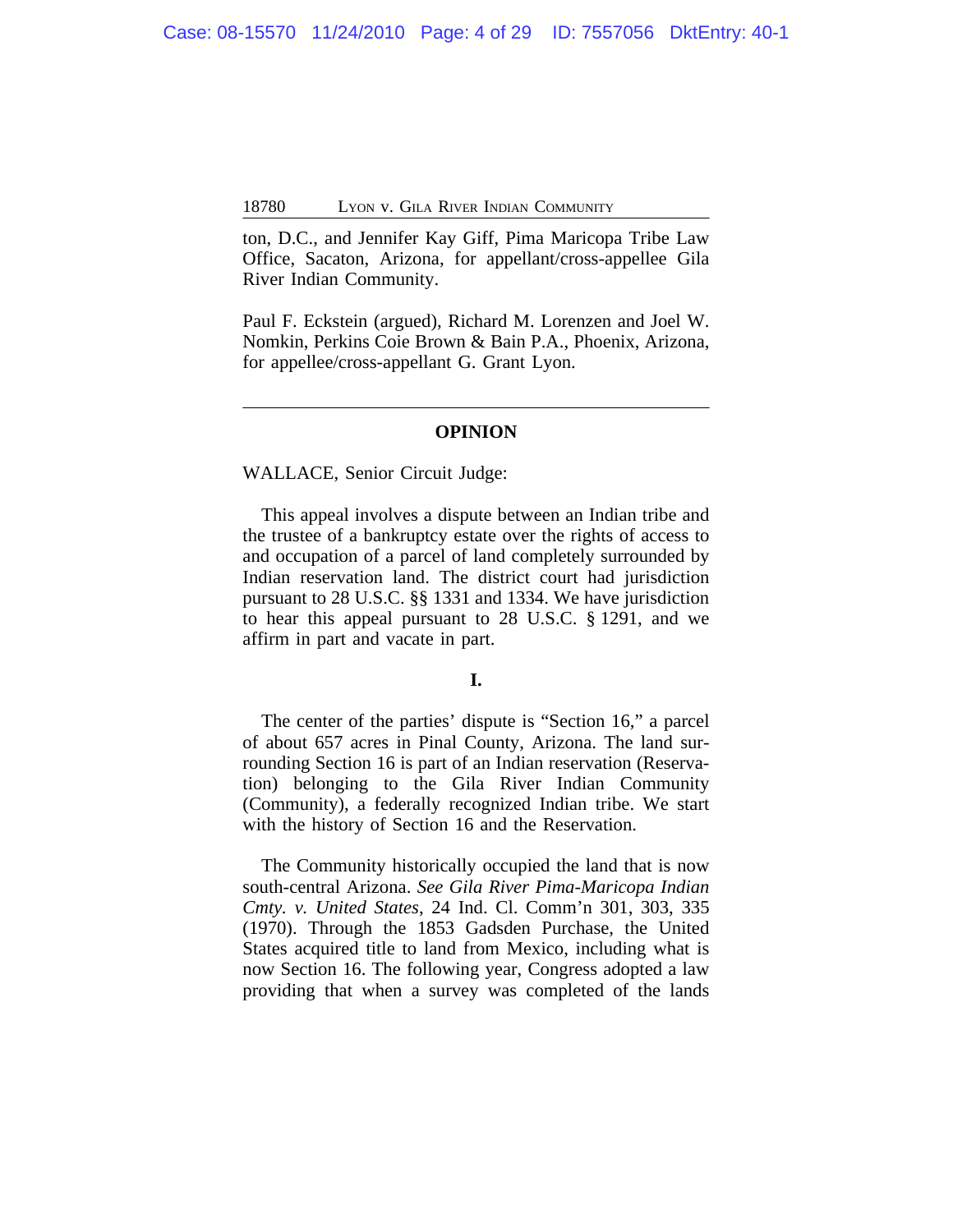within the purchased territory, "sections numbered sixteen and thirty-six in each township, in said Territory, shall be, and the same are hereby, reserved for the purpose of being applied to schools in said Territory, and in the States and Territories hereafter to be created out of the same." Act of July 22, 1854, ch. 103, § 5, 10 Stat. 308, 309. The lands were not literally meant to be sites for school buildings. Instead, the state was able to sell and lease them to produce funds supporting its schools. *Lassen v. Arizona ex rel. Ariz. Highway Dep't*, 385 U.S. 458, 463 (1967). In 1863, Congress partitioned the Territory of New Mexico to create the Territory of Arizona. Act of Feb. 24, 1863, ch. 56, § 1-2, 12 Stat. 664, 664-65. Section 16 became property of Arizona when a survey of the land was filed in 1877. *See United States v. S. Pac. Transp. Co.*, 601 F.2d 1059, 1067 (9th Cir. 1979).

In 1859, Congress created a reservation for the Community. Act of Feb. 28, 1859, ch. 66, § 3-4, 11 Stat. 388, 401; *see also Gila River Pima-Maricopa Indian Cmty.*, 24 Ind. Cl. Comm'n at 303. The Reservation did not originally abut Section 16; the borders of the Reservation were later enlarged through a series of executive orders. Of relevance here, an executive order dated November 15, 1883 added to the Reservation a parcel of land immediately to the north of Section 16, and an executive order dated June 2, 1913 added to the Reservation the land immediately to the south, east and west of Section 16. The result is that since 1913, Section 16 has been completely surrounded by Reservation land. Section 16 can be accessed using Smith-Enke Road, an east-west road that runs adjacent to the southern boundary of Section 16 and crosses Reservation land before continuing west to the City of Maricopa and east to the City of Sacaton. Section 16 can also be accessed by Murphy Road, a north-south road that runs adjacent to the eastern boundary of Section 16 and crosses Reservation land before continuing south to the City of Maricopa, and north for two miles until intersecting with another road at a point within the Reservation.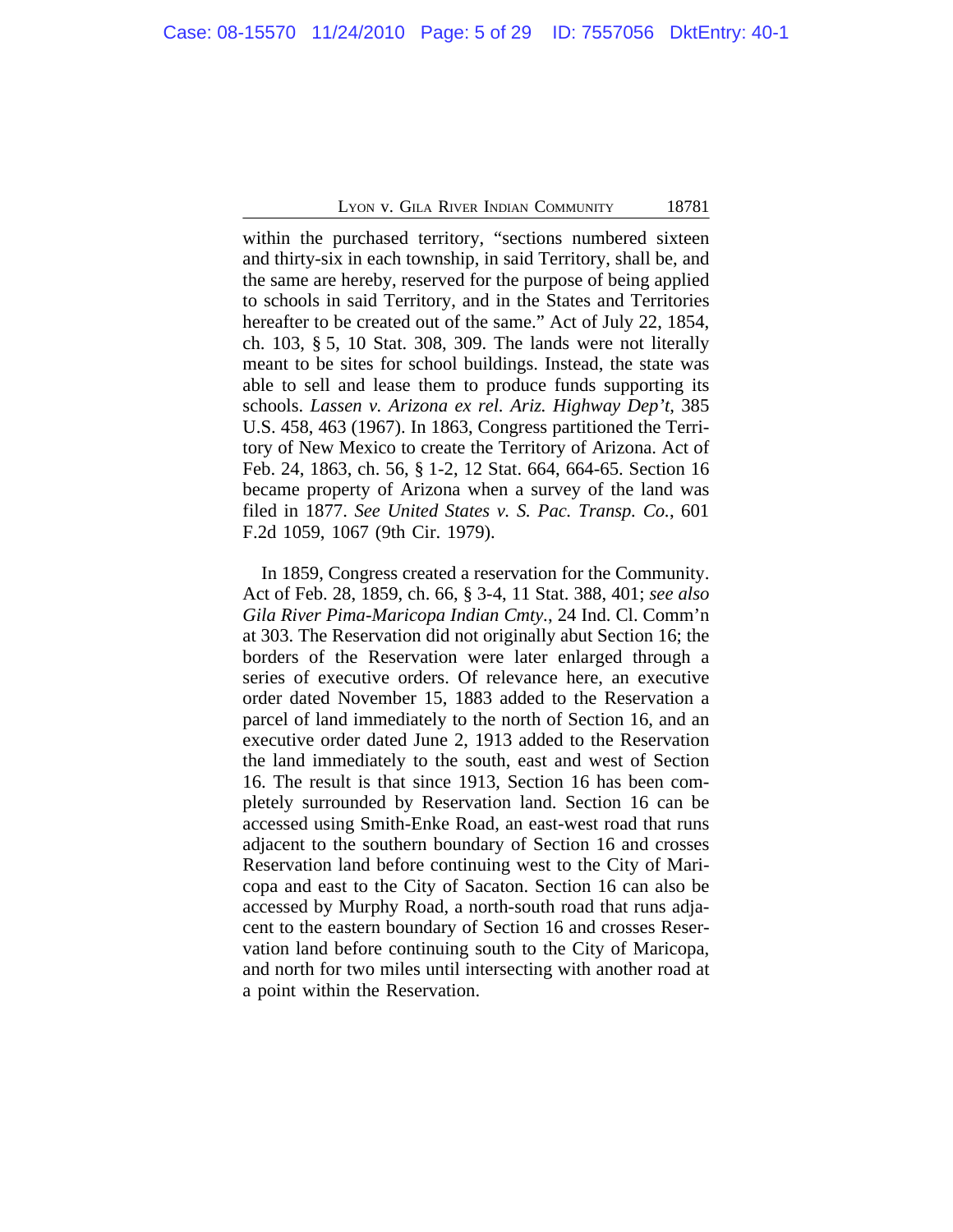The State of Arizona held Section 16 until 1929, when it sold the parcel to an individual named J.L. Hodges, pursuant to a patent conveying the land "together with all the rights, privileges, immunities and appurtenances of whatsoever nature" and "subject to any and all easements or rights of way heretofore legally obtained." Section 16 has since been sold several times, each time conveyed by a deed containing similar language. In 2001, a company called S&T Dairy, L.L.C., owned by the children of Michael and Debra Schugg (the Schuggs), purchased Section 16 and constructed a dairy on the property. In 2003, S&T Dairy conveyed Section 16 to the Schuggs. In 2004, the Schuggs sought to have Section 16 rezoned, from "rural" to "transitional," a change that would allow construction of a higher-density housing development. Pinal County rejected the Schuggs' application to rezone Section 16.

Also in 2004, the Schuggs declared bankruptcy and listed Section 16 as their largest asset. G. Grant Lyon was appointed the Chapter 11 Trustee (Trustee) of the Schuggs' bankruptcy estates. During the bankruptcy proceedings, the Community filed a proof of claim asserting, of relevance here, that it had (1) "an exclusive right to use and occupy" Section 16, (2) "authority to impose zoning and water use restrictions" on Section 16, and (3) "a right to injunctive and other relief for trespass on reservation lands and lands to which it holds aboriginal title." In response, the Trustee initiated an adversary proceeding seeking a declaratory judgment that the Schuggs' estate had legal title and access to Section 16. The district court granted the Community's unopposed motion to withdraw the reference, thereby transferring the adversary proceeding to the district court.

In the district court, the Community moved to dismiss the case on the basis that the litigation should not proceed without the United States as a party. *See* Fed. R. Civ. P. 19. The district court denied the motion without prejudice to its renewal. The Community then filed an answer and counterclaims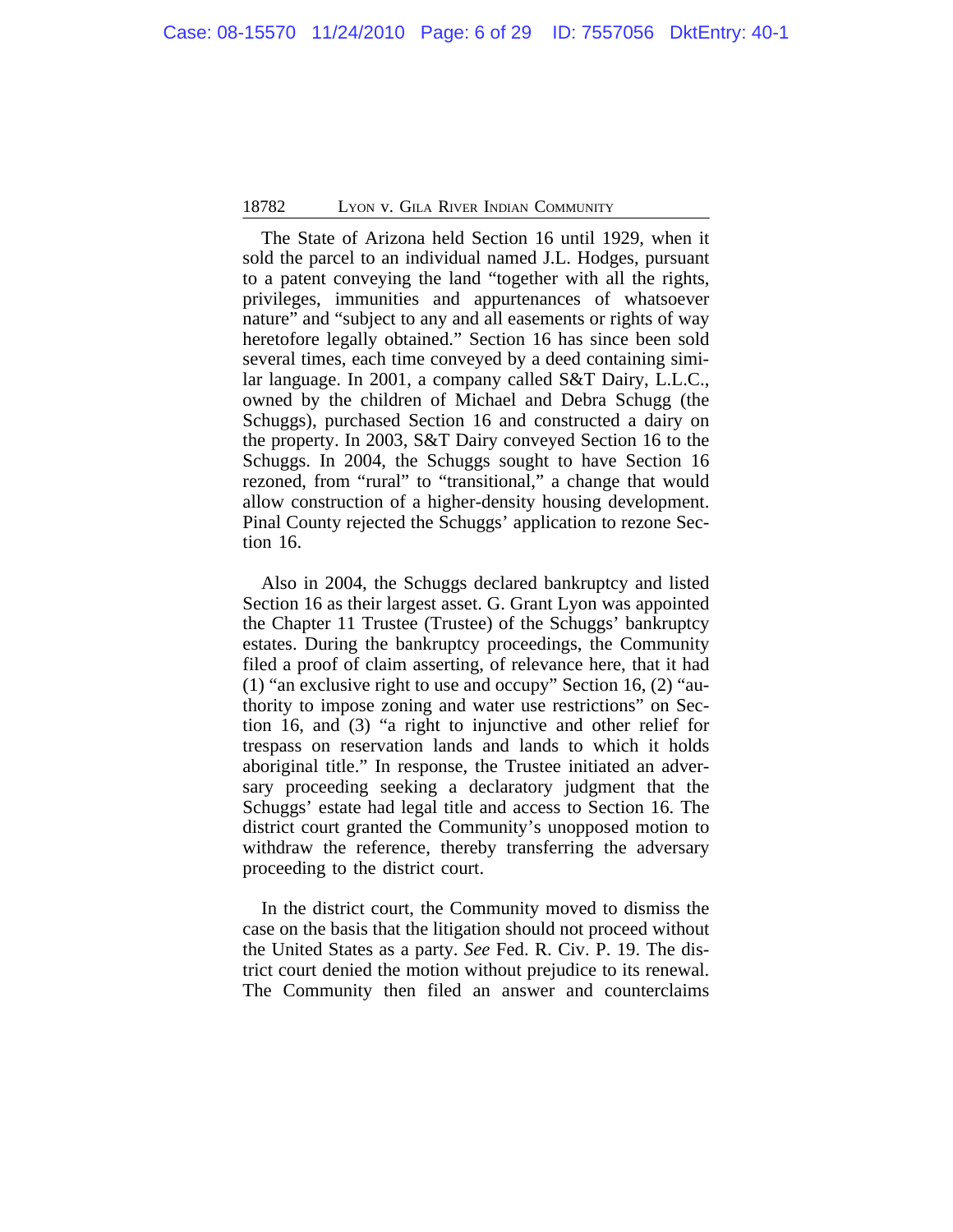against the Trustee. The Community alleged, as it had in its proof of claim, that it held aboriginal title to Section 16; that nonmembers had no right to cross Reservation land to access Section 16 and had therefore committed trespass to reach the parcel; and that it had authority to establish zoning and water use restrictions for Section 16. The Community sought declaratory and injunctive relief prohibiting the Schuggs from further trespass and compensatory damages for past trespasses.

On cross-motions for summary judgment, the district court granted the Trustee's motion in part, ruling that the Community did not hold aboriginal title to Section 16. It denied summary judgment on all other issues.

Following a bench trial, the district court issued findings of fact and conclusions of law. The district court held that the United States was not an indispensable party under Rule 19. The district court also determined that the Trustee had an implied easement over Smith-Enke Road to access Section 16. It further concluded that the Trustee had a right of access over Murphy Road, either because of an implied easement or because the relevant portion of the road was an Indian Reservation Road that must remain open for public use. The district court held, therefore, that the Schuggs had not trespassed on Reservation land. The district court rejected the Trustee's argument that it had a right to access Section 16 on the additional ground that Smith-Enke and Murphy Roads were public roads under Revised Statute 2477 (R.S. 2477), 43 U.S.C. § 932 (repealed 1976). Finally, addressing the Community's assertion of authority to control the zoning of Section 16, the district court held that the issue was not ripe for decision. The Community appeals from the district court's judgment regarding necessary and indispensable parties, the Trustee's rights of access to Section 16, and the rejection of the Community's assertions of aboriginal title and zoning authority over Section 16. The Trustee cross-appeals from the district court's judgment that Smith-Enke Road and Murphy Road are not public roads under R.S. 2477.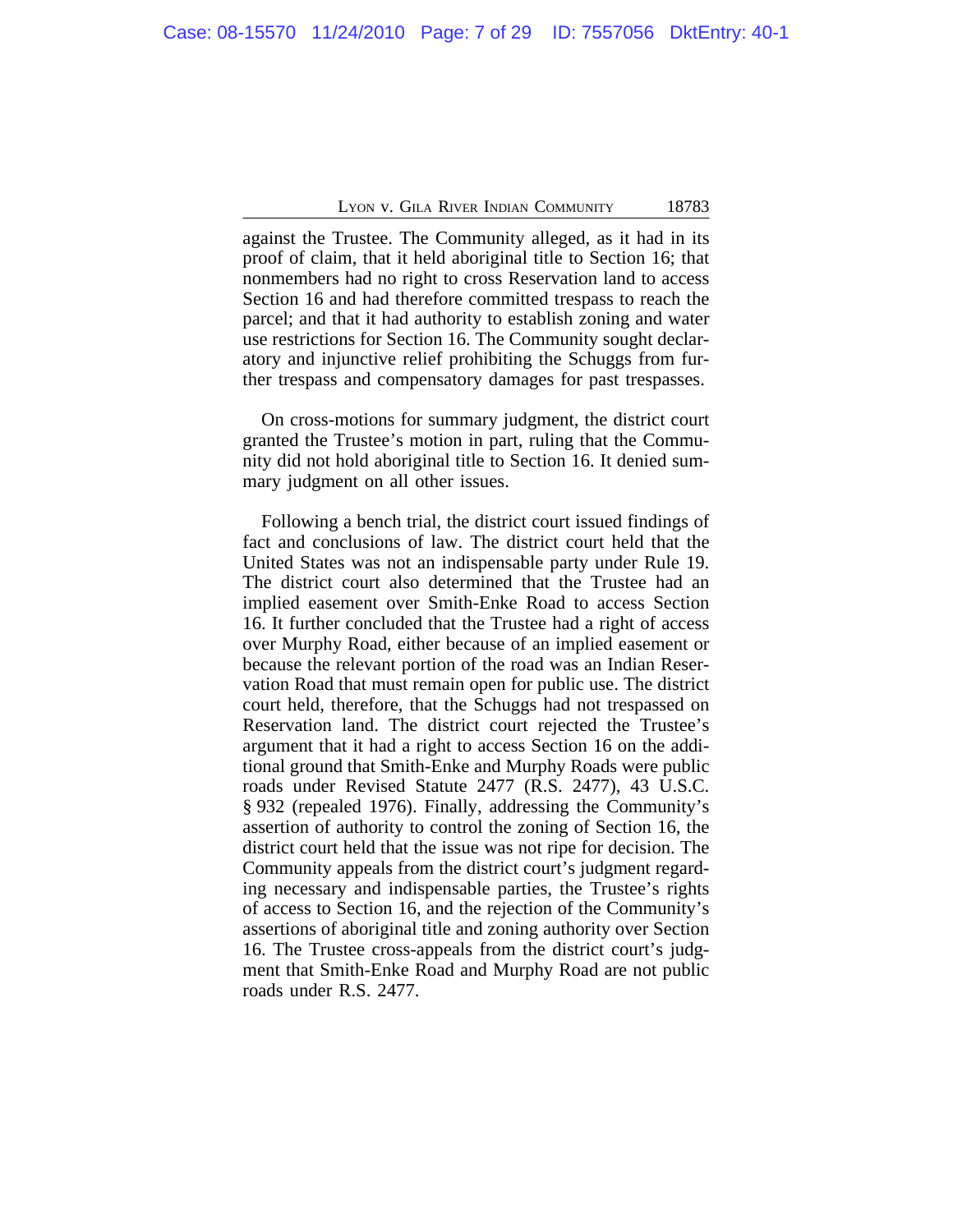#### **II.**

We first review the district court's determinations, under Rule 19, that this case could proceed without the United States or the individual Indian allottees of land abutting Section 16. We review a district court's decision regarding joinder for abuse of discretion, but we review legal conclusions underlying that decision de novo. *E.E.O.C. v. Peabody Western Coal Co.*, 400 F.3d 774, 778 (9th Cir. 2005).

A court first determines which parties must be joined under the criteria of Rule 19(a). *See* Fed. R. Civ. P. 19(a). Then, if a party that meets the criteria cannot be joined, the court must decide "whether, in equity and good conscience, the action should proceed among the existing parties or should be dismissed." Fed. R. Civ. P. 19(b).

The Community argues that the United States was a necessary party to the dispute over the Community's aboriginal title claim and the Trustee's alleged rights of access to Section 16. The Community further argues that, because the United States could not be joined due to sovereign immunity, the case should have been dismissed. Of course, the United States may be necessary as to some claims and not others. *See Makah Indian Tribe v. Verity*, 910 F.2d 555, 559 (9th Cir. 1990) (Indian tribes were necessary to some, but not all, claims asserted in the action). We first determine whether the United States was a necessary and indispensable party to the Community's aboriginal title claim. We then analyze whether the United States was a necessary and indispensable party to claims regarding the Trustee's rights of access.

## **A.**

**[1]** Aboriginal title is a "permissive right of occupancy granted by the federal government to the aboriginal possessors of the land." *United States v. Gemmill*, 535 F.2d 1145, 1147 (9th Cir. 1976). "It is mere possession not specifically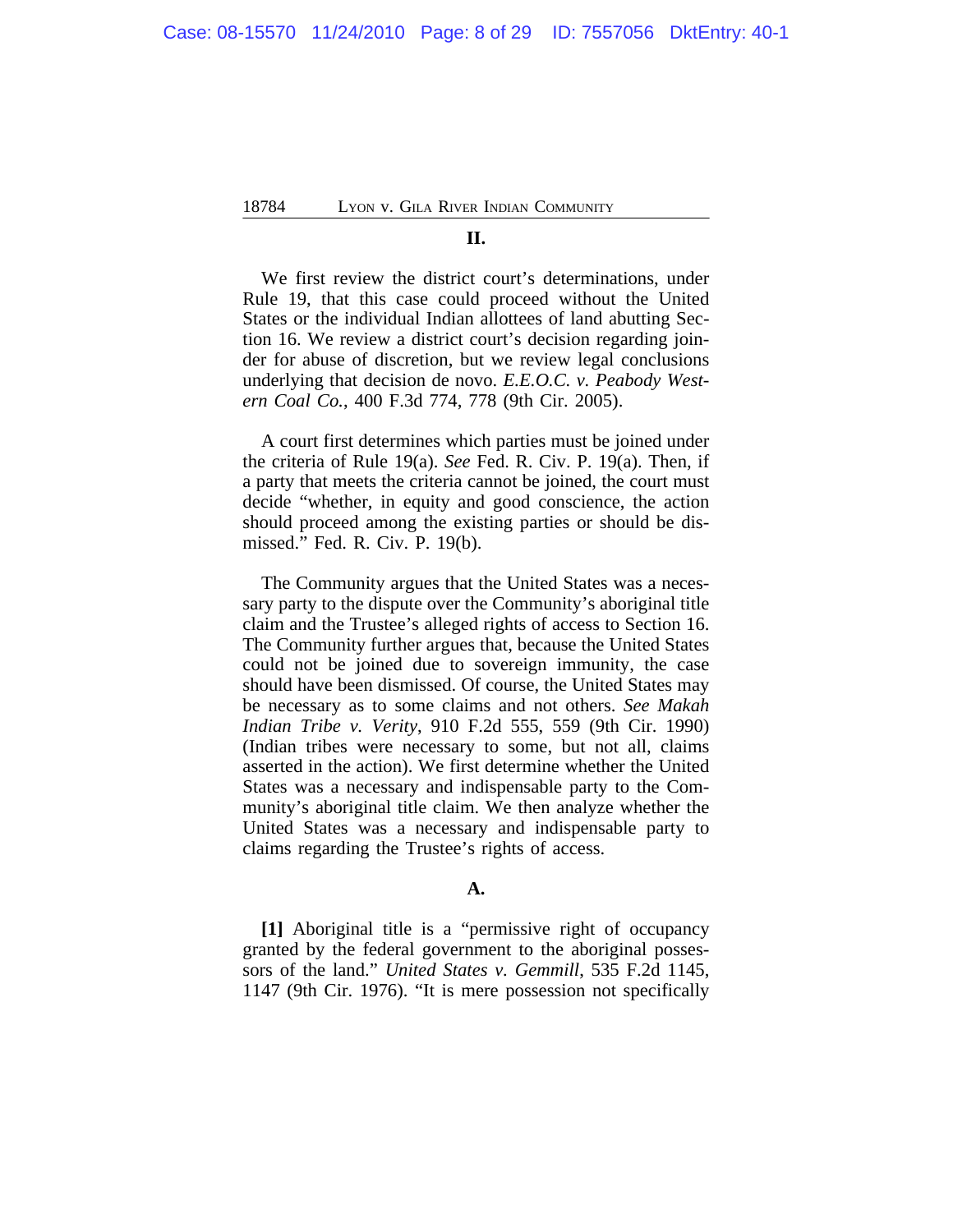recognized as ownership . . . and may be extinguished by the federal government at any time," although such "extinguishment cannot be lightly implied in view of the avowed solicitude of the Federal Government for the welfare of its Indian wards." *Id.* (internal quotation marks and citations omitted). Whether a tribe has *aboriginal* title to occupy land is an inquiry entirely separate from the question of who holds *fee* title to land. Indeed, it is possible for a party to take title to land subject to an aboriginal right of occupancy. *See, e.g.*, *Beecher v. Wetherby*, 95 U.S. 517, 525-26 (1877) (federal government transferred fee "subject to" an aboriginal right of occupancy).

**[2]** With regard to the Community's claim of aboriginal title, we hold that the United States is not a necessary party under the criteria of Rule 19(a). The United States does not "claim[ ] an interest" in Section 16. The United States granted Section 16 to Arizona and has not since held it either in fee or as a trustee. Fee title to the *Reservation* land is held by the United States in trust for the Community, but Section 16 is not, and has never been, part of the Reservation. Thus, the United States has no interest in Section 16.

In addition, complete relief can be accorded among the existing parties without joining the United States. *See* Fed. R. Civ. P. 19(a). The Community's claim of aboriginal title is based on a theory that the federal government's transfer of Section 16 to Arizona (and hence to all subsequent owners) was *subject to* the Community's aboriginal title. The Community argues that its aboriginal title to Section 16 cannot be extinguished without the consent of the United States, and that the United States must be joined to obtain that consent. This premise is wrong. The district court did not purport to extinguish aboriginal title. Rather, the district court determined whether *Congress* had *already* extinguished the Community's aboriginal title. Joinder of the United States is not necessary to answer that question.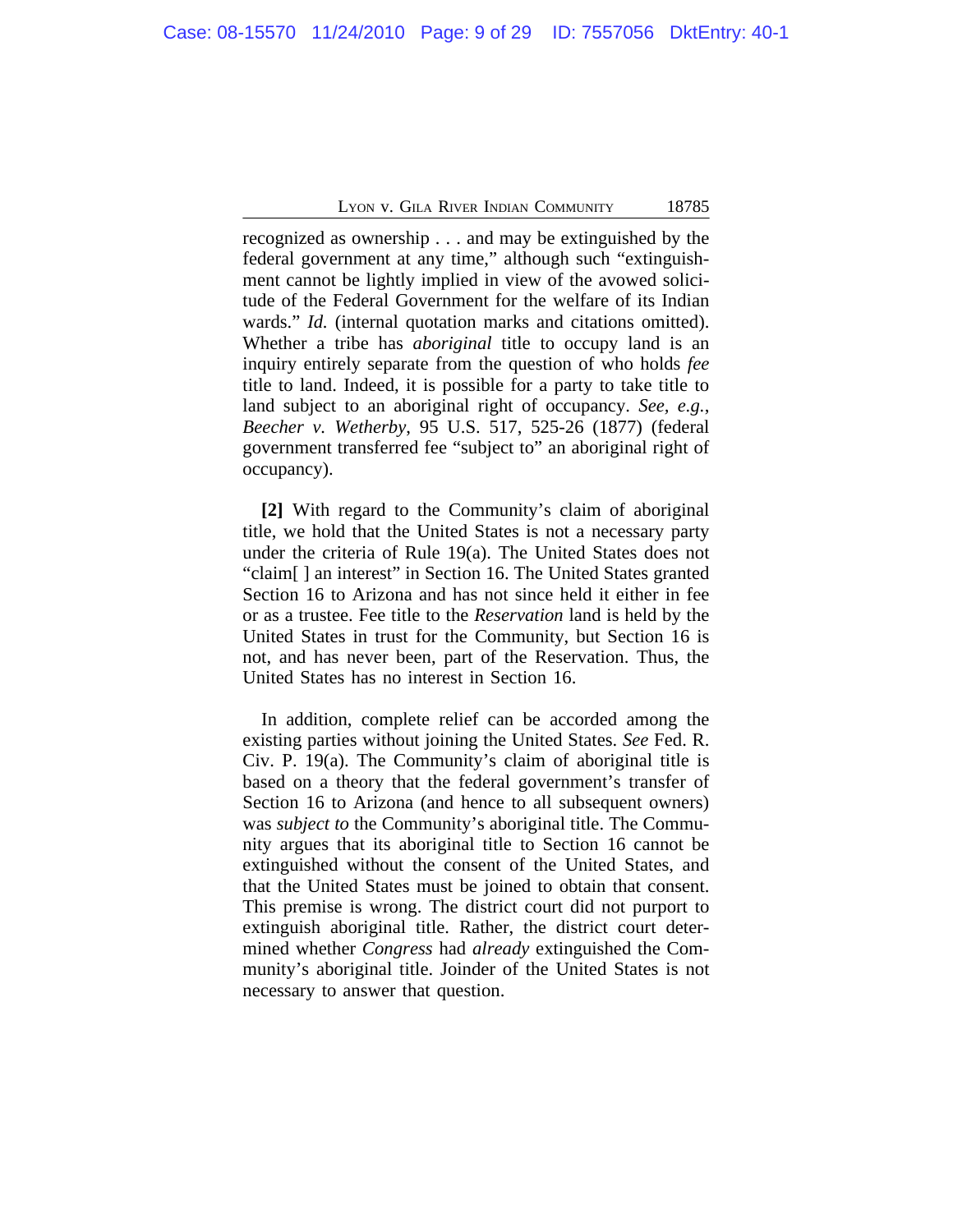Because the United States is not required to be joined in order to adjudicate the Community's aboriginal title claims, we need not decide whether such claims can proceed without the United States under Rule 19(b). We also need not decide whether the United States has waived its sovereign immunity as to actions regarding aboriginal title.

## **B.**

**[3]** We next determine whether the United States is necessary and indispensable to adjudication of claims regarding the Trustee's rights of access to Section 16. In this regard, the Trustee does not dispute the district court's conclusion that the United States should be joined as a necessary party under Rule 19(a). The United States holds legal title to the Reservation lands as a trustee for the Community, and any right of access to Section 16 must run over Reservation land. The United States therefore has an interest in the parties' right of way disputes because judicial recognition of an easement would impair the government's right. *Cf. United States v. Vascarajs*, 908 F.2d 443, 445-47 (9th Cir. 1990). If the claims regarding rights of access to Section 16 are resolved without the federal government's participation in this action, the result may "as a practical matter impair or impede the [government's] ability to protect the interest." Fed. R. Civ. P.  $19(a)(1)(B)(i)$ . Thus, the United States should be joined under Rule 19(a).

**[4]** The district court concluded, and the Trustee does not dispute, that the United States' joinder was impossible because it had not waived sovereign immunity. We therefore review "whether, in equity and good conscience, the action should proceed among the existing parties or should be dismissed." Fed. R. Civ. P. 19(b).

The Community argues that the United States is an indispensable party under *Minnesota v. United States*, 305 U.S. 382 (1939). There, the State of Minnesota sought to take by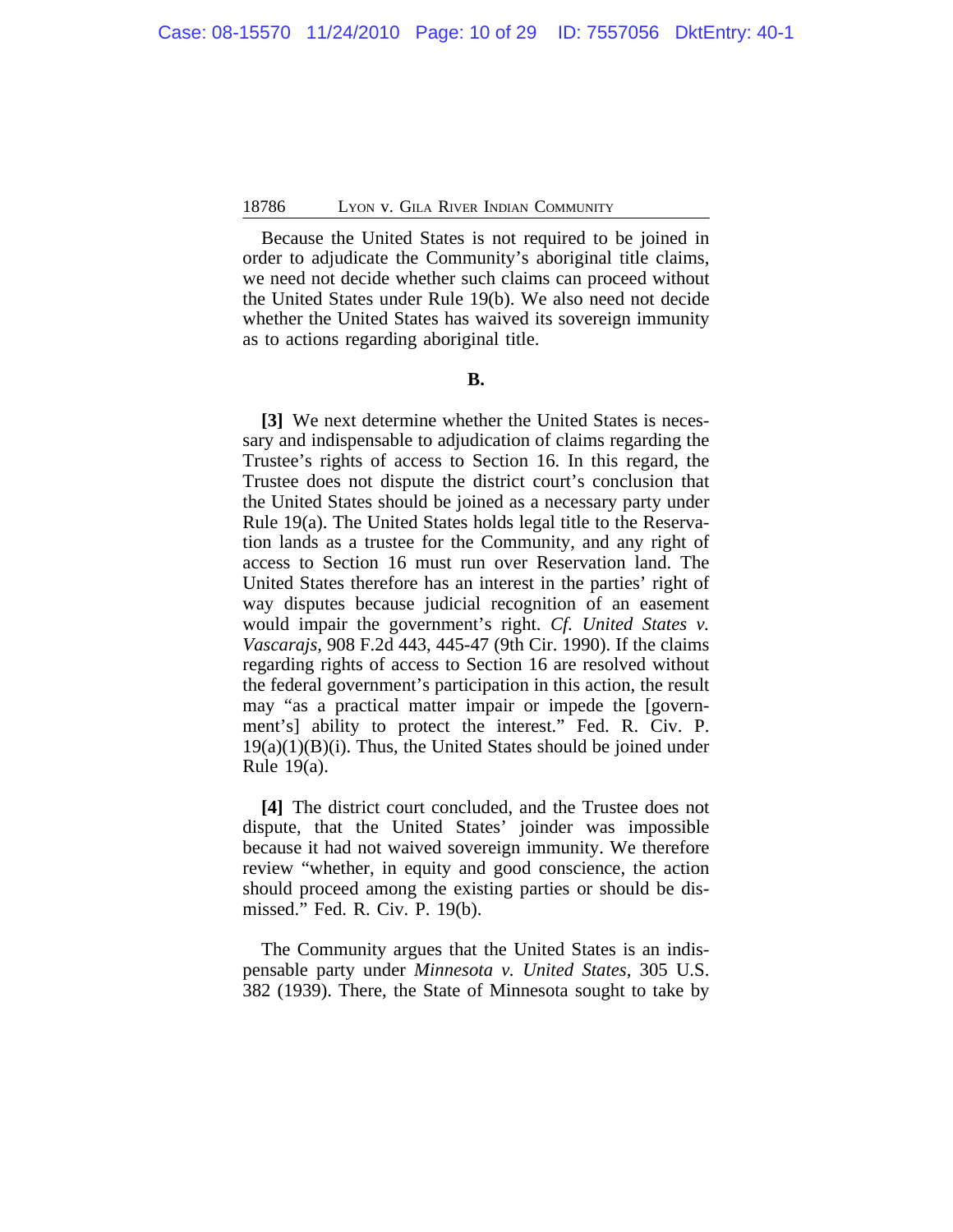condemnation a right-of-way for a highway over parcels of land that were part of a reservation and allotted to individual members of an Indian tribe. *Id.* at 383-84. The state named the United States, as holder of the fee in trust, as a defendant along with the individual allottees. *Id*. at 384. The United States moved to dismiss on the ground that, although it was a necessary party without which the case could not proceed, it could not be sued due to sovereign immunity. *Id*. The Court held:

The United States is an indispensable party defendant to the condemnation proceedings. A proceeding against property in which the United States has an interest is a suit against the United States. It is confessedly the owner of the fee of the Indian allotted lands and holds the same in trust for the allottees. As the United States owns the fee of these parcels, the right of way cannot be condemned without making it a party. . . . The fee of the United States is not a dry legal title divorced from substantial powers and responsibilities with relation to the land. . . . In the stronger case of a trust allotment, it would seem clear that no effective relief can be given in a proceeding to which the United States is not a party and that the United States is therefore an indispensable party to any suit to establish or acquire an interest in the lands.

*Id*. at 386-87 & n.1 (internal citations omitted). *Minnesota* did not distinguish between attempts to create new interests in land and attempts to have pre-existing interests recognized. *See also Carlson v. Tulalip Tribes of Wash*., 510 F.2d 1337, 1338-39 (9th Cir. 1975) (United States indispensable party to individuals' action to quite title to land claimed by Indian tribe as part of reservation).

**[5]** Although an action to establish an interest in Indian lands held by the United States in trust generally may not pro-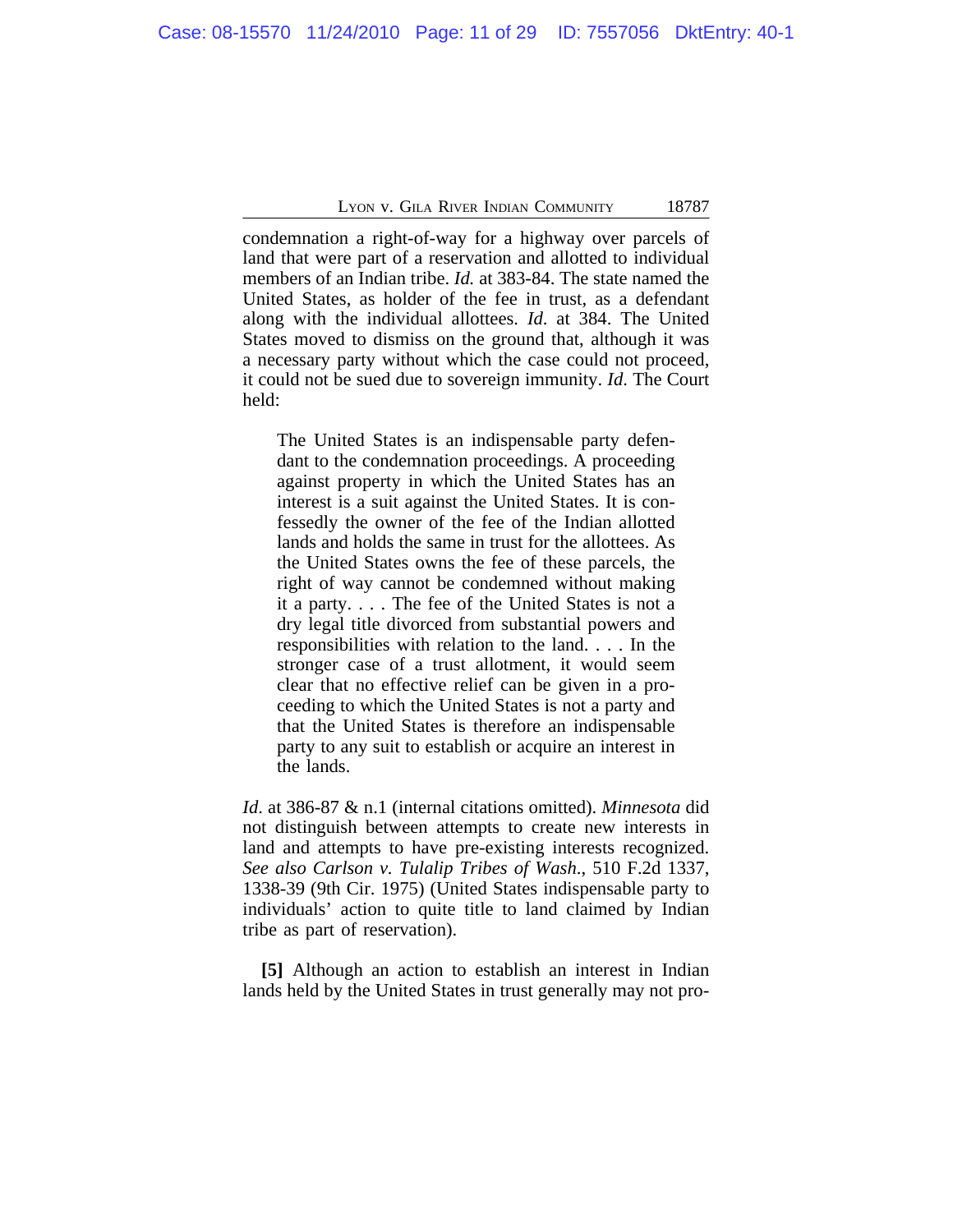ceed without it, that rule does not apply where the *tribe* has filed the claim to protect its own interest. We recognized this exception in *Puyallup Indian Tribe v. Port of Tacoma*, 717 F.2d 1251 (9th Cir. 1983). In that case, a tribe claimed beneficial title to twelve acres of exposed riverbed, and sued the Port of Tacoma, which possessed and controlled the land at issue. The Port argued that the United States was a necessary and indispensable party, but we disagreed: "[T]he rule is clear in this Circuit and elsewhere that, in a suit by an Indian tribe to protect its interest in tribal lands, regardless of whether the United States is a necessary party under Rule 19(a), it is *not* an indispensable party in whose absence litigation cannot proceed under Rule 19(b)." *Id*. at 1254. We distinguished *Minnesota* and *Tulalip Tribes* on the basis that those cases were "instituted by non-Indians for the purpose of effecting the alienation of tribal or restricted lands, not by individual Indians or a tribe seeking to protect Indian land from alienation." *Id.* at 1255 n.1. We recognized that our holding was somewhat incongruous, but it was nevertheless our circuit's law: "Whether the Tribe is the plaintiff or the defendant in any given suit would not seem particularly relevant in a joinder decision under Rule 19(b), according to the factors set forth in the rule. We do not question, however, the distinction established in our circuit . . . for determining indispensability under Rule 19(b)." *Id.*; *see also Skokomish Indian Tribe v. France*, 269 F.2d 555, 556-57, 560 (9th Cir. 1959) (United States not indispensable party to trespass and quiet title action brought by Indian tribe).

**[6]** The Community argues that the Trustee was the aggressor in this litigation because he asserted title to Section 16 by listing it as a bankruptcy asset, and because he initiated the adversarial proceeding in bankruptcy court. For purposes of the *Puyallup* exception, however, we conclude that the Community effectively initiated this litigation by filing a proof of claim in the bankruptcy court contesting the Trustee's title and access rights to Section 16. It is true that the filing of a proof of claim does not make the claim "disputed" or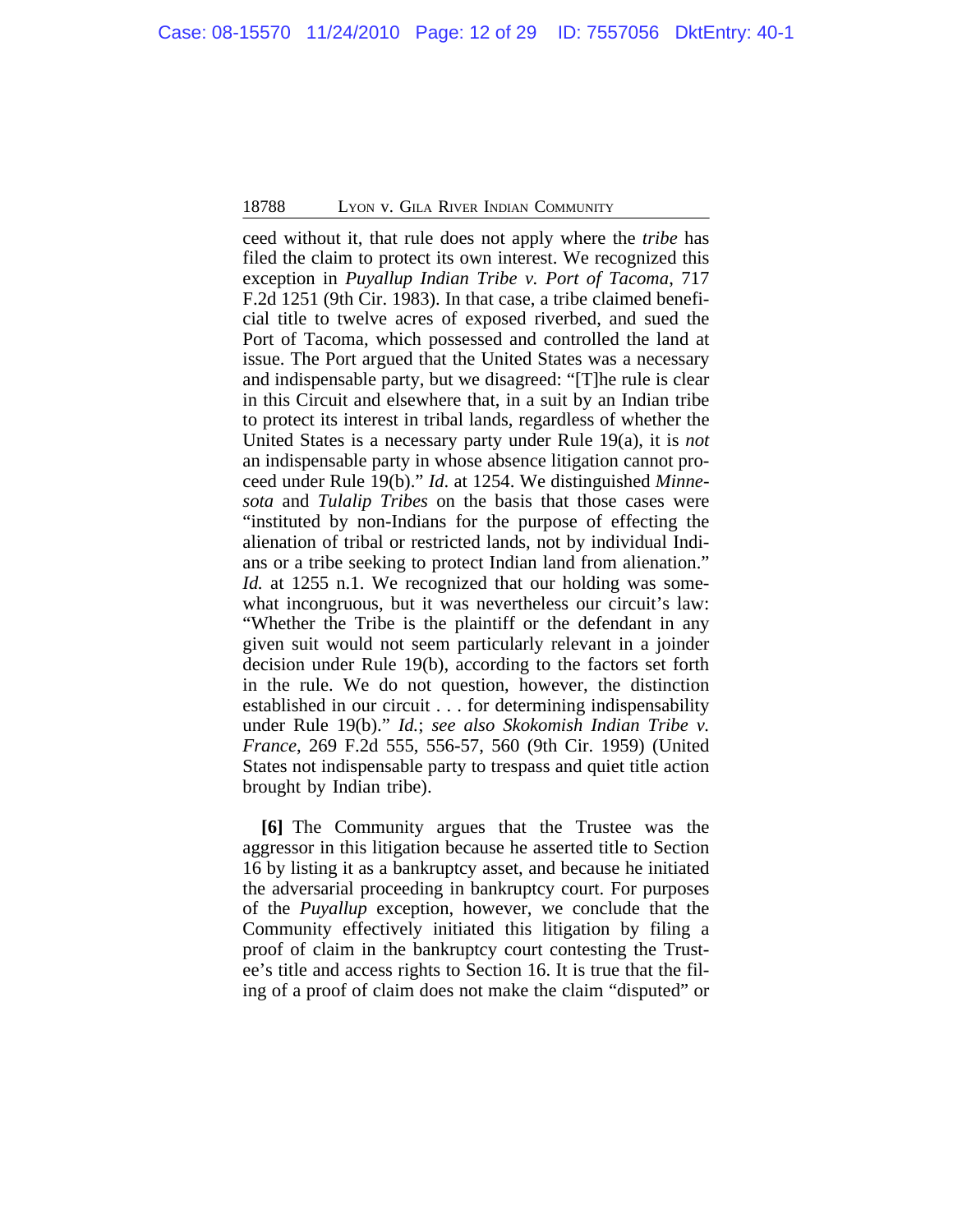initiate an adversary proceeding. *See Lundell v. Anchor Constr. Specialists, Inc.*, 223 F.3d 1035, 1039 (9th Cir. 2000) ("The filing of an objection to a proof of claim 'creates a dispute which is a contested matter' within the meaning of Bankruptcy Rule 9014 . . ."). But we agree with the district court: the Community "really stands in the shoes of a plaintiff" in this case. By filing a proof of claim asserting that the estate had no right to occupy or access its most significant asset, the Community "had to know that there would be an objection which could be litigated only as an adversary proceeding with [the Community] named as the defendant."

The Community argues that it was "forced" to "react<sup>[]</sup> defensively to protect its rights" by filing its proof of claim. The Trustee did not seek to alienate Section 16 from the Community, however: it simply listed what it believed was an asset of the Schuggs' bankruptcy estate. *Cf. In re G.I. Indus., Inc*., 204 F.3d 1276, 1280 (9th Cir. 2000) ("By filing the proof of claim, Benedor voluntarily subjected the agreement [underlying the claim] to the bankruptcy court's jurisdiction . . . ."); *Bass v. Olson*, 378 F.2d 818, 820 & n.4 (9th Cir. 1967) ("[W]hen an adverse claimant comes into a bankruptcy court of his own motion for a determination of title to property, he . . . consents to the entry of an affirmative judgment in favor of the trustee."). Moreover, the Community's proof of claim challenged not only the Schuggs' rights in Section 16, but also asserted the Community's "exclusive right[s] to use and occupy Reservation lands surrounding" Section 16, asserted that the Community possessed authority to impose "zoning and water use restrictions" on Section 16, and sought relief for previous trespasses. Filing a proof of claim contesting the Schuggs' right to *occupy* Section 16 did not inherently raise issues regarding *access* to and *zoning* of Section 16. Such disputes were solely raised by the Community.

**[7]** In light of these several considerations, we hold that the *Puyallup* exception to the *Minnesota* rule applies here. This case is more similar to "a tribe seeking to protect Indian land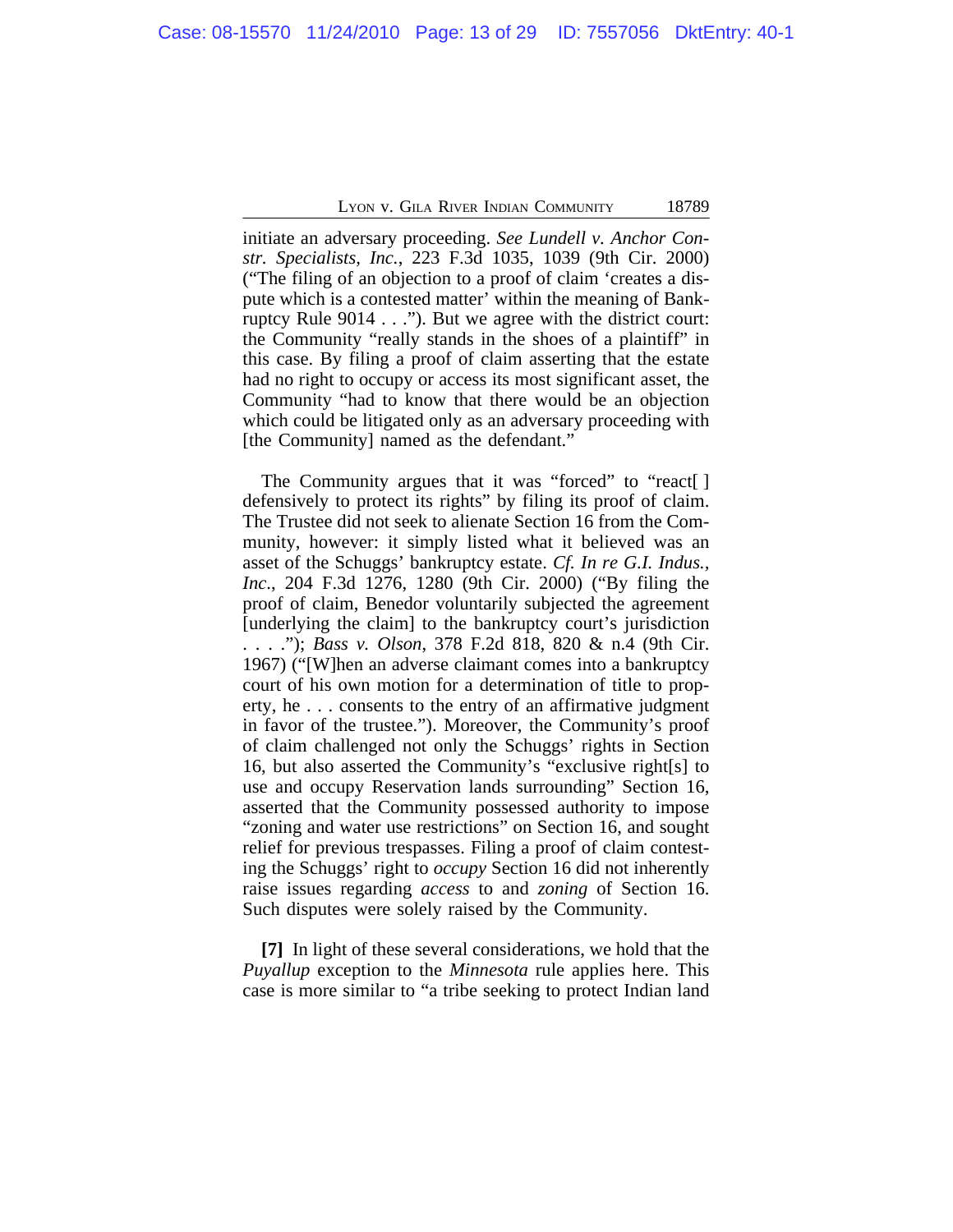from alienation," such that the United States is not an indispensable party, than to a case of "litigation . . . instituted by non-Indians for the purpose of effecting the alienation of tribal or restricted lands." *Puyallup*, 717 F.2d at 1255 n.1. None of the specific Rule 19(b) factors suggests that we should carve out an exception to the *Puyallup* exception in this particular case. For example, the government's interests are shared and adequately represented by the Community. And this case presents significantly different circumstances than those in *Republic of Philippines v. Pimentel*, 553 U.S. 851 (2008), which narrowly held that a particular suit could not go forward when it threatened to prejudice the interests of a foreign sovereign that had invoked sovereign immunity. *Id.* at 855. The United States is therefore not an indispensable party to this litigation under Rule 19(b).

## **C.**

The district court also concluded that individual Indian allottees of the land surrounding Section 16 were not required parties under Rule 19. The district court observed that the Community "offered only conclusory statements concerning the individual allottees' interest in this action." The district court also observed that, like the United States, the individual allottees were not bound by any judgment in this case. The Community disagrees, arguing that these individuals claim an interest relating to the subject of the action, and that this case will impair their ability to protect that interest.

**[8]** Assuming, without deciding, that the individual allottees were required parties under Rule 19(a), the litigation could proceed without them under Rule 19(b). The allottees' interests were adequately represented by the Community. There is no reason to believe that the Community did not make all of the arguments that would have been made by the individual allottees, or that the individuals "would offer any necessary element to the proceedings that the present parties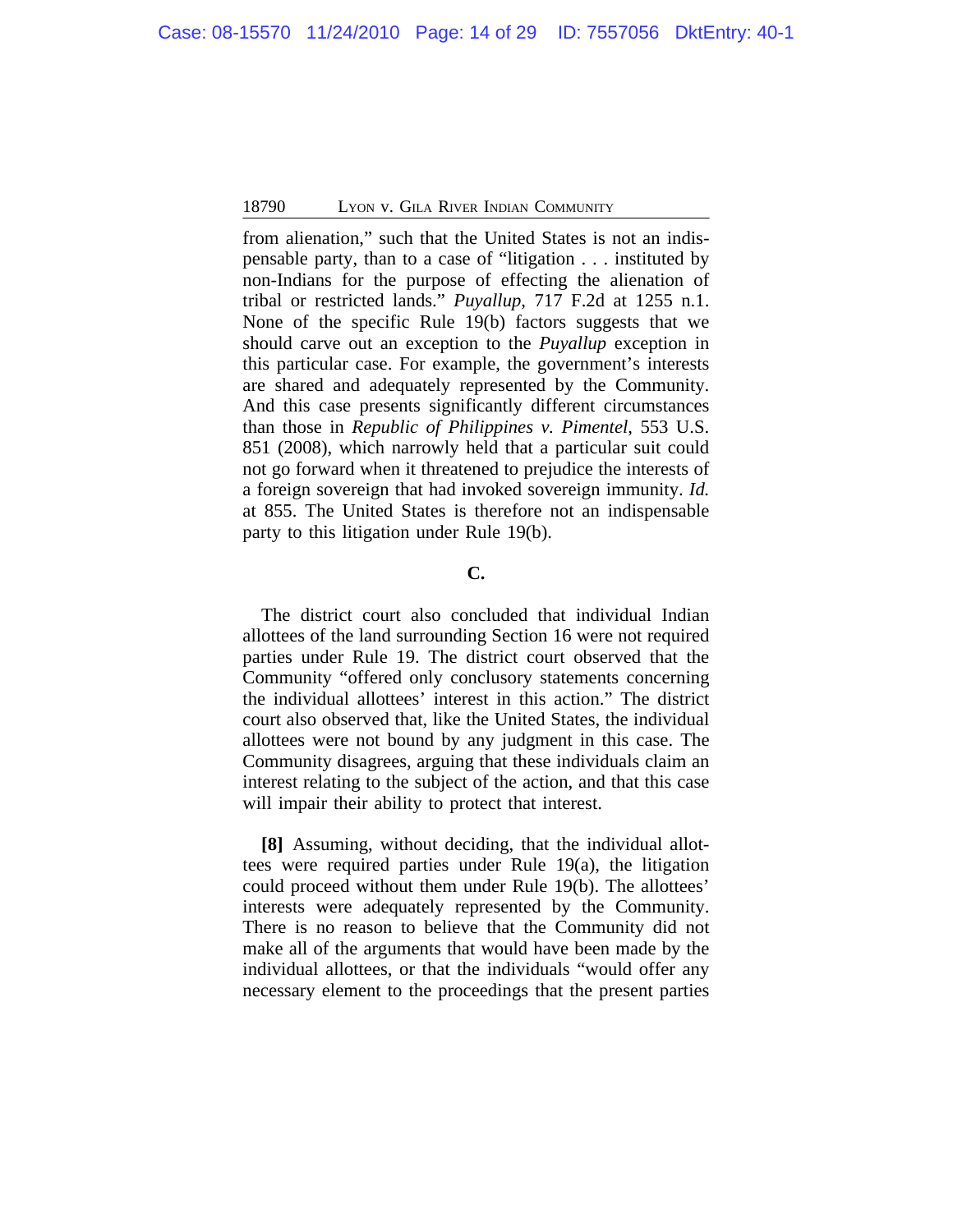would neglect." *Washington v. Daley*, 173 F.3d 1158, 1167 (9th Cir. 1999) (internal quotation marks omitted).

## **III.**

We next turn to the district court's rulings on the merits. We review the district court's findings of fact for clear error, and review its conclusions of law de novo. *Adams v. United States*, 255 F.3d 787, 792-93 (9th Cir. 2001).

We first consider whether the district court erred in holding that the Trustee had an implied easement over reservation lands, across Smith-Enke Road and Murphy Road, in order to access Section 16. The district court concluded that when Section 16 was conveyed to Arizona as school land in 1877, an implied easement to access Section 16 was also conveyed. This implied easement, the district court determined, then passed to all subsequent owners of Section 16.

## **A.**

The Community first argues that the Trustee's claim to a common law easement is preempted by federal procedures for obtaining rights of way over Indian lands. Although these procedures were not created until after conveyance of the alleged easement in 1877, the Community urges that preemption applies to the claim of the easement now asserted. But nothing in the scheme indicates that Congress, in creating procedures for obtaining *new* rights of way, intended to preempt all claims to *previously acquired* rights of way, such that holders of pre-existing easements would have to go through the new procedures.

To support its preemption argument, the Community relies on *Adams v. United States*, 3 F.3d 1254 (9th Cir. 1993); *Adams*, 255 F.3d at 787; and *Fitzgerald Living Trust v. United States*, 460 F.3d 1259 (9th Cir. 2006). These three cases concerned landowners who claimed easements through national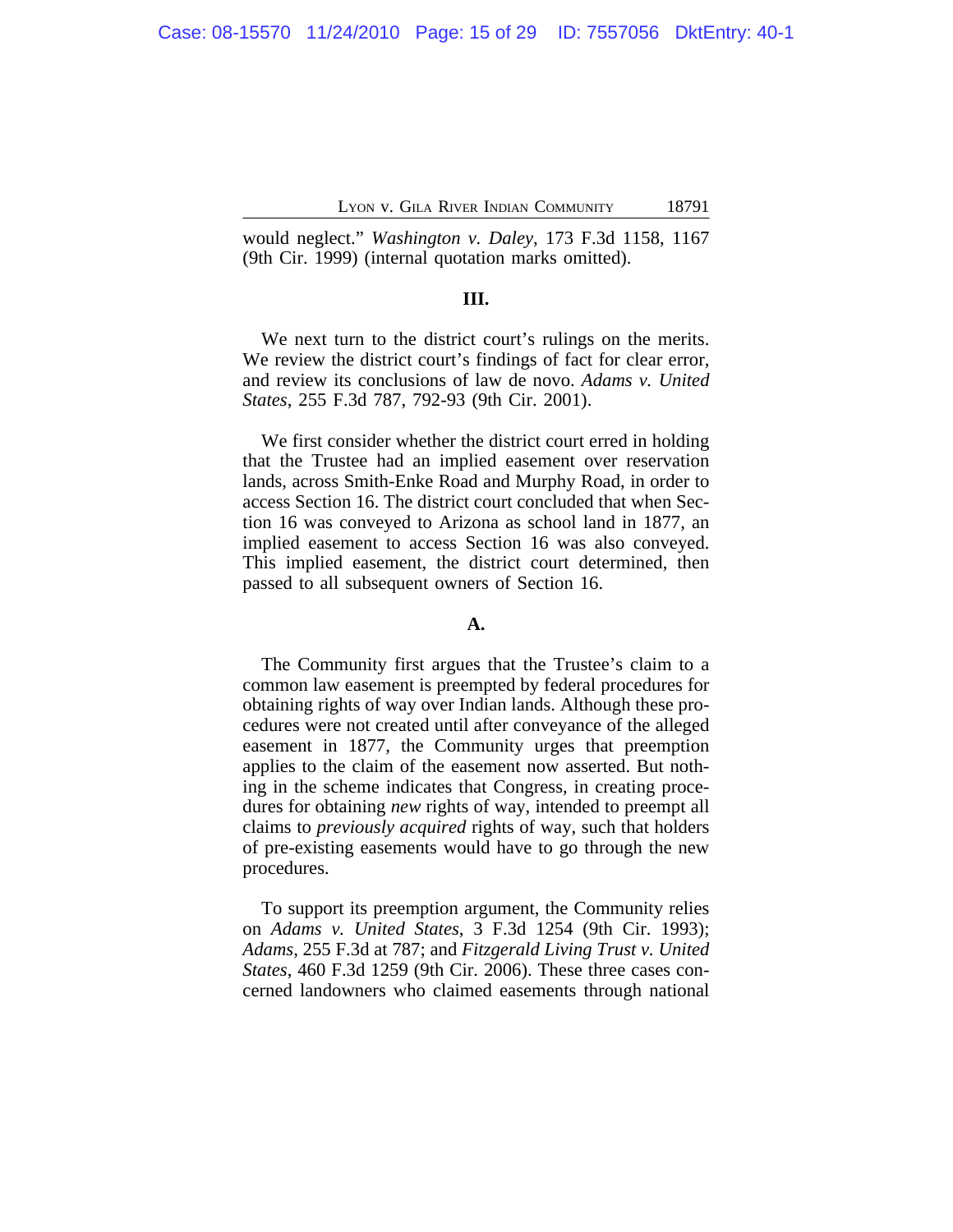forests. They are of little help here because they dealt with an entirely different statutory scheme under which landowners whose property was surrounded by national forests were *guaranteed* reasonable access over federal land and therefore did not need a common-law easement to cross it. Even there, the presence of a preexisting common-law easement is relevant to whether regulations governing access are reasonable. *See Fitzgerald*, 460 F.3d at 1263-64.

**[9]** We hold that the Trustee's claim of a pre-existing easement to access Section 16 is not preempted by the existence of a regulatory scheme for obtaining new easements over Indian lands.

## **B.**

We turn now to the merits of the Trustee's right-of-access claims. The Trustee argued that an implied easement gave the Schuggs a right to cross Reservation land in order to enter Section 16. The district court agreed, holding that, "when Section 16 was conveyed as school land to the then Territory of Arizona, an implied easement to the land also was conveyed," and the implied easement was conveyed to all subsequent purchasers, including the Schuggs.

**[10]** We first examine whether the federal government's conveyance of Section 16 to Arizona, as part of a school land grant, included an implied easement. Courts normally construe federal land grants narrowly, under a longstanding "rule that unless the language in a land grant is clear and explicit, the grant will be construed to favor the [granting] government so that nothing passes by implication." *Fitzgerald*, 460 F.3d at 1265; *see also McFarland v. Kempthorne*, 545 F.3d 1106, 1112 (9th Cir. 2008). However, there is an exception to this general rule where the land grant at issue was made pursuant to "legislation of Congress designed to aid the common schools of the states;" in such cases, the grants are "to be construed liberally rather than restrictively." *Wyoming v. United*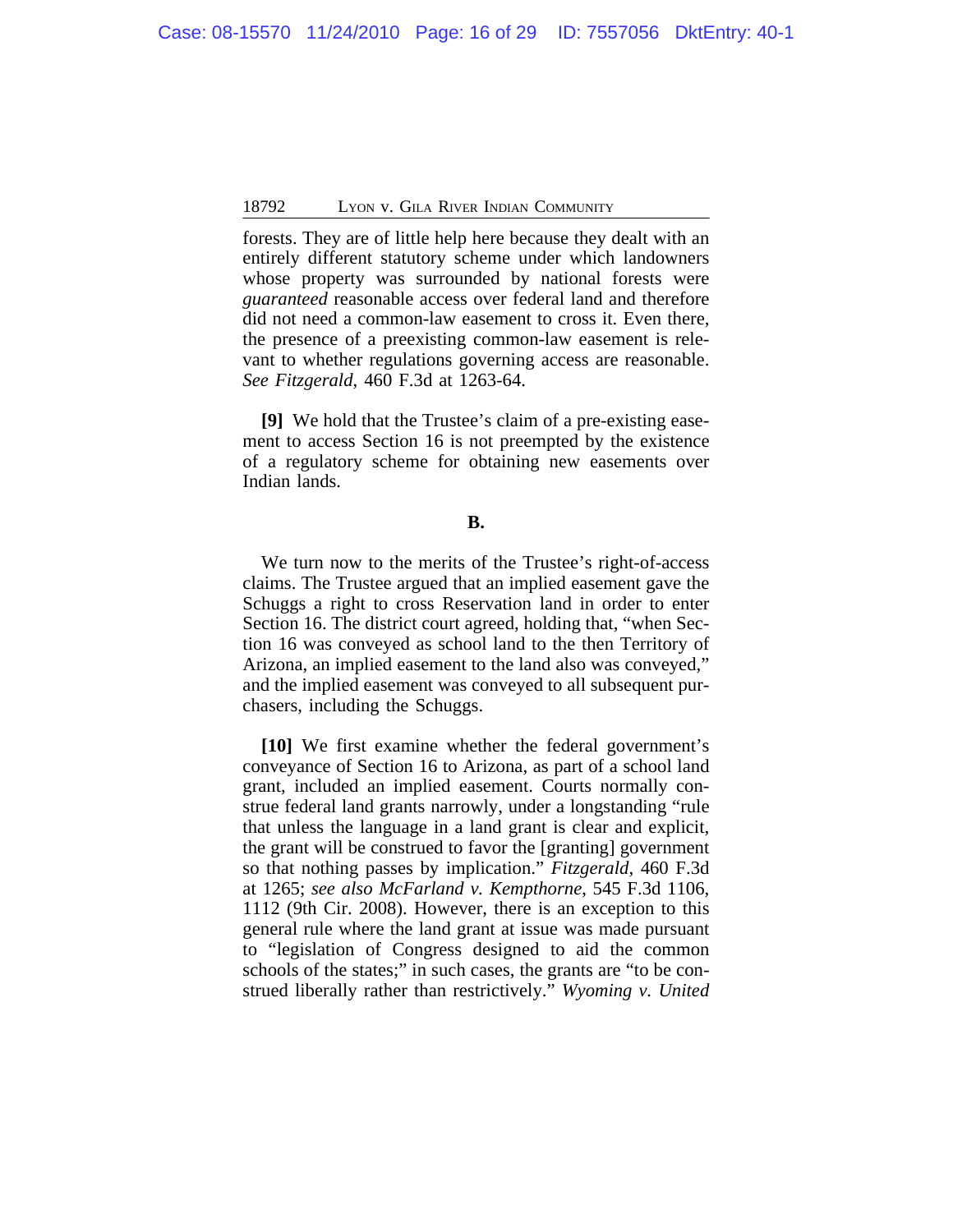*States*, 255 U.S. 489, 508 (1921); *see also Oregon v. Bureau of Land Mgmt.*, 876 F.2d 1419, 1432 (9th Cir. 1989).

It is true that the statute conveying Section 16 to Arizona mentions no easement or right of access. But the question is whether the district court properly held there was an *implied* one. *Utah v. Andrus* dealt with a land grant to Utah by the United States on the condition that Utah "use the proceeds of the granted lands for a permanent state school trust fund." 486 F. Supp. 995, 1000 (D. Utah 1979). The land so granted was surrounded by federal land. Many years later, Utah leased the land to a company that wished to mine it but could not do so without crossing federal land. The district court held:

Given the rule of liberal construction [of school land grants] and the Congressional intent of enabling the state to use the school lands as a means of generating revenue, the court must conclude that Congress intended that Utah (or its lessees) have access to the school lands. Unless a right of access is inferred, the very purpose of the school trust lands would fail. Without access the state could not develop the trust lands in any fashion and they would become economically worthless. This Congress did not intend. . . . Therefore, the court holds that the state of Utah and . . . Utah's lessee do have the right to cross federal land to reach section 36, which is a portion of the school trust lands.

*Id*. at 1002.

**[11]** This reasoning is persuasive: In granting lands to a state for the purpose of funding schools, the federal government must have intended some right of access to the land or the purpose of the land grants would fail. Thus, in *Koniag, Inc. v. Koncor Forest Resource*, we similarly implied a right of reasonable access. 39 F.3d 991, 996 (9th Cir. 1994). In *Koniag*, a partnership made up of Indian villages owned sur-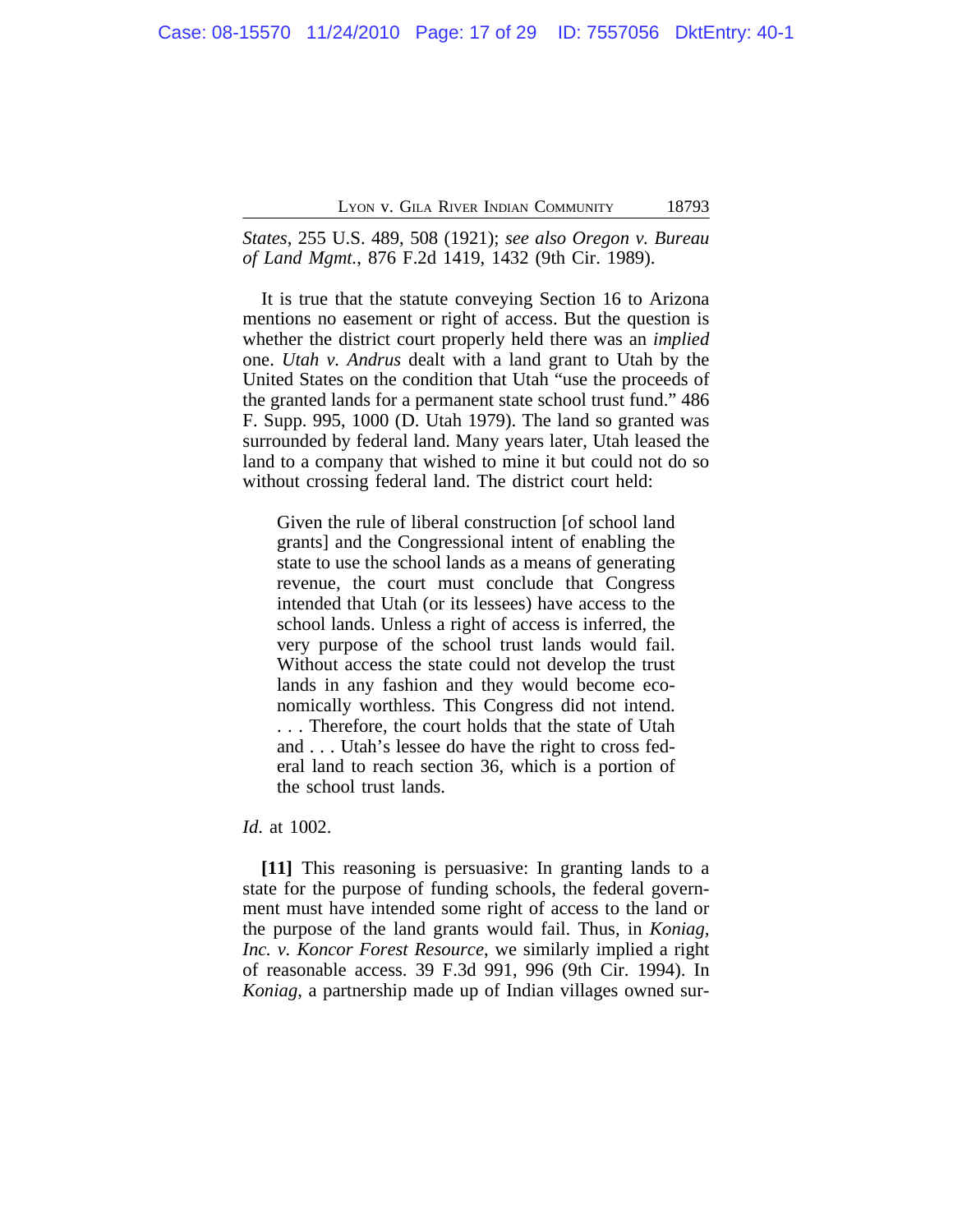face rights to harvest timber pursuant to a grant from the United States, while the subsurface rights were owned by a regional corporation. We held that the Indian partnership had a reasonable right to use the subsurface rock to accomplish its timber-harvesting operations. In reaching this conclusion, we examined "several factors, including congressional intent, the degree of necessity for the easement, whether consideration was given for the land, whether the claim is against the United States or against a simultaneous conveyee, and the terms of the patent itself." *Id*. Here, Congress's intent in granting Section 16 to Arizona was to allow Arizona to use or to sell the parcel to raise money for the support of public schools. The property would have had little monetary value if there was no right of access to it.

The Community argues that we should not follow the reasoning of *Andrus* because there the right of access was implied over federal wilderness land, not across Indian land. The Community argues that no right of access should be implied over Indian land pursuant to the "principle deeply rooted in [the Supreme] Court's Indian jurisprudence: statutes are to be construed liberally in favor of the Indians, with ambiguous provisions interpreted to their benefit." *County of Yakima v. Confederated Tribes & Bands of Yakima Indian Nation*, 502 U.S. 251, 269 (1992) (internal quotation marks and alteration omitted). The Community urges that any diminishment of rights in their land must be accomplished by language showing an "express congressional purpose" to do so. *Solem v. Bartlett*, 465 U.S. 463, 475 (1984).

**[12]** The Community's argument ignores the fact that in 1877, when the federal government granted Section 16 to Arizona, *the lands surrounding Section 16 were not Indian lands*. The Community's Reservation, as created in 1859, did not abut Section 16. Land north of Section 16 was added to the Reservation in 1883, and land to the south, east, and west of Section 16 was added to the Reservation in 1913. Thus, when the federal government granted Section 16 to Arizona in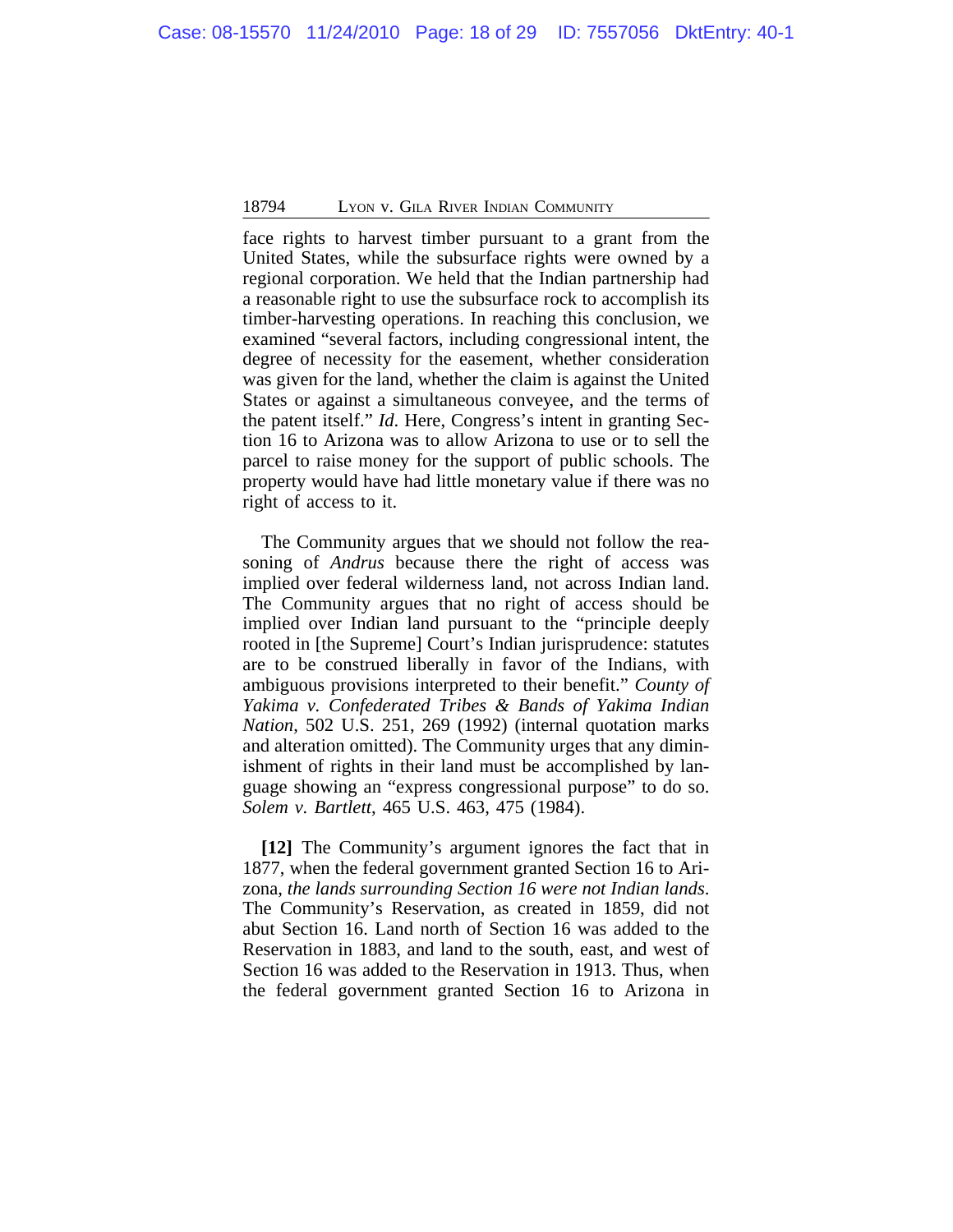1877, an implied easement accompanying the grant would *not* have interfered with Indian land at all. Section 16 was not surrounded by Indian lands until 1913, pursuant to an executive order specifically providing that the expansion "shall be subject to any existing valid rights of any persons to the lands described." By this language, any pre-existing easements were effectively preserved, including the pre-existing implied easement to access Section 16. We hold, therefore, that the district court properly implied an easement in the federal government's grant of Section 16 to Arizona, and that easement was not disturbed by the subsequent expansion of the Reservation.

**[13]** The Community alternatively argues that even if an implied easement was created in 1877 for the benefit of Arizona, it would not have "silently" passed to subsequent purchasers of Section 16. But the deed transferring Section 16 from Arizona to J.L. Hodges in 1929—more than a decade after the land became surrounded by the Reservation—clearly specified that the purchaser received "all the rights, privileges, immunities and appurtenances of whatsoever nature." We have held that "the word 'appurtenance' will carry with it an existing easement." *Fitzgerald*, 460 F.3d at 1267. Subsequent deeds transferring Section 16 contained similar language. We therefore hold that the implied easement Arizona obtained from the federal government in 1877 was effectively conveyed to each subsequent purchaser of Section 16.

**C.**

The Trustee asked the district court to opine on the scope of any easement. The district court held that there was no actual controversy regarding the scope of the Trustees' easement, and properly declined to issue an advisory opinion on that subject. *See generally Lujan v. Defenders of Wildlife*, 504 U.S. 555, 559-61 (1992).

The Trustee has not shown that there is a live controversy with regard to the *scope* of any easement. There is no indica-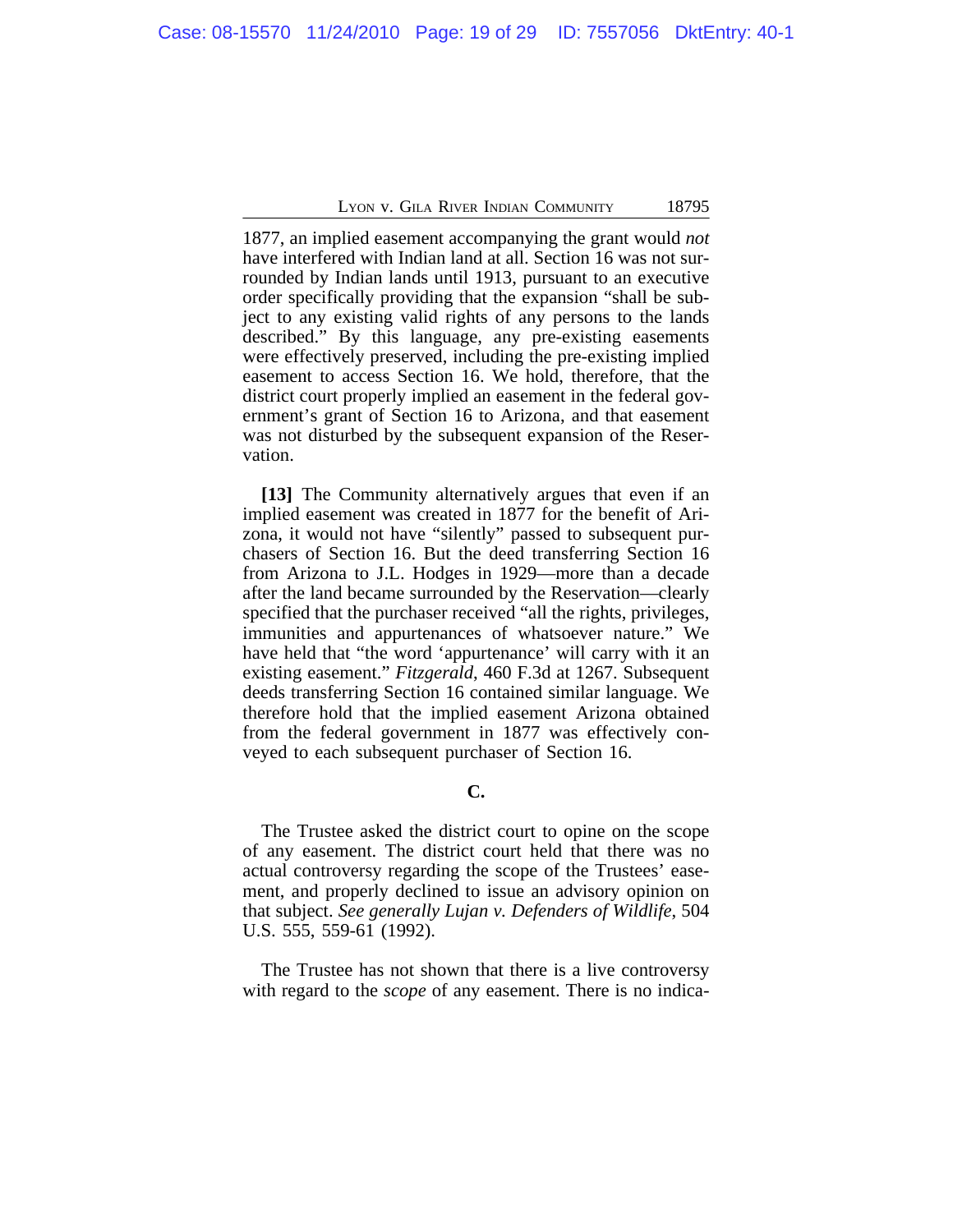tion that the roads or utilities as they currently exist are inadequate to support the current use of Section 16, or that the Trustee has any intent to improve the roads or utilities. The parties may disagree in principle over what activities the Trustee may undertake on those roads, but there is as yet no particularized or imminent injury arising out of that disagreement.

#### **IV.**

The district court held that, in addition to or as an alternative to the implied easement, the Trustee has a right to access Section 16 across Murphy Road because that road was an Indian Reservation Road (IRR) open to the public. The district court observed that the Community had maintained the road and allowed public travel on it for many years, such that the owners of Section 16 came to rely on it. The district court concluded that the doctrine of laches barred the Community from arguing that the relevant section of Murphy Road was not an IRR open to the public.

### **A.**

**[14]** An IRR is defined as "a public road that is located within or provides access to an Indian reservation" or other Indian land. 23 U.S.C.  $\S$  101(a)(12). A "public road," in turn, is "any road or street under the jurisdiction of and maintained by a public authority and open to public travel." *Id*. § 101(a)(27). A "public authority" may include a federal, state or municipal government or instrumentality, or an Indian tribe. *Id*. § 101(a)(23). IRRs generally must be open and available for public use. 25 C.F.R. § 170.120. "Certain IRR transportation facilities [a term that includes public roads, 25 C.F.R. § 170.5] owned by the tribes or BIA [Bureau of Indian Affairs] may be permanently closed when the tribal government and the Secretary agree. Once this agreement is reached, BIA must remove the facility from the IRR System." *Id*. at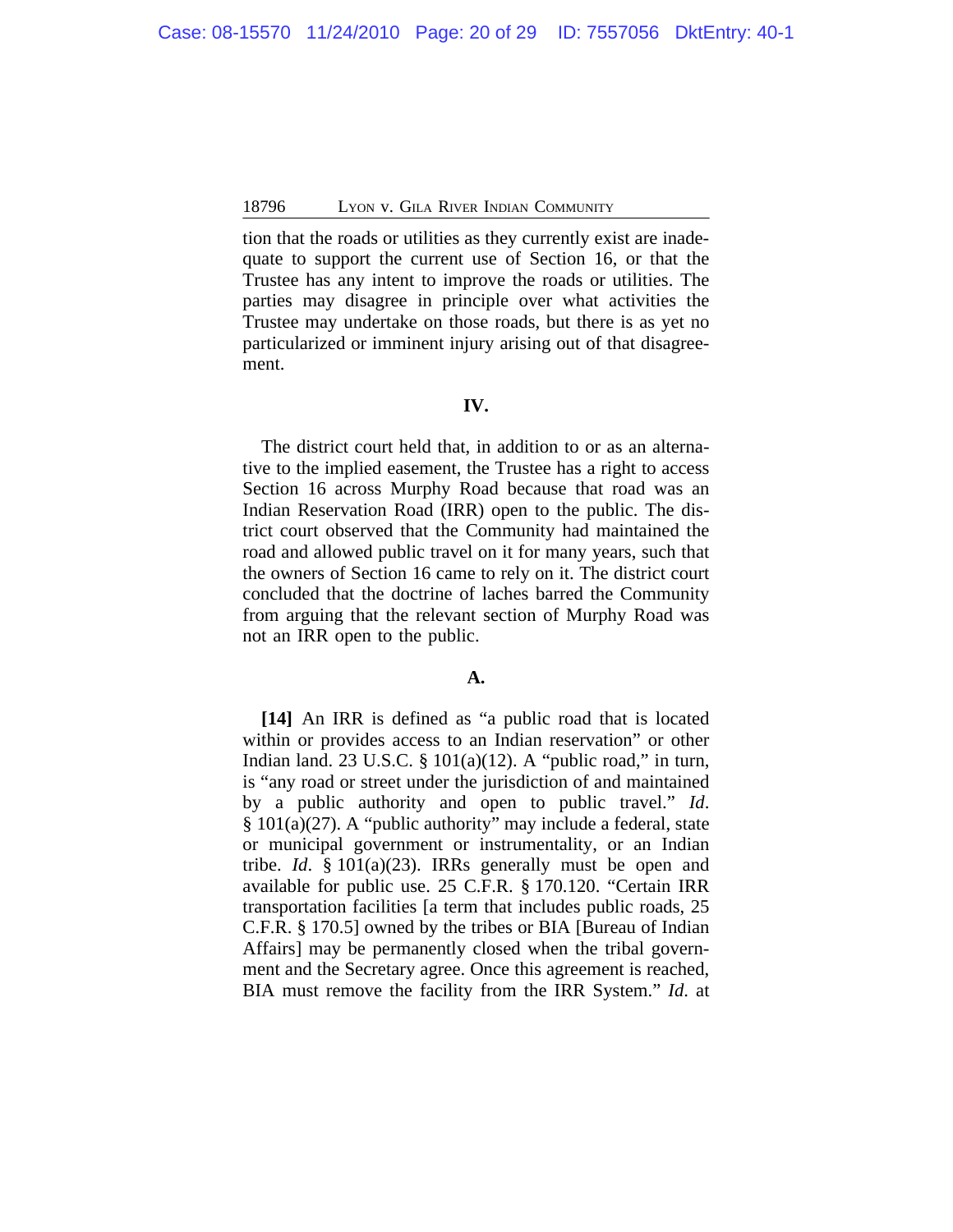§ 170.813(c). The "IRR System means all the roads and bridges that comprise the IRR." *Id*. at § 170.5.

Here, the Community argues that the part of Murphy Road running across Reservation land is neither publicly maintained nor open to the public. It submits that it once maintained the section of Murphy Road at issue, but stopped doing so when the BIA removed that section of road from the "IRR Inventory" in early 2007. "The IRR Inventory is a comprehensive database of all transportation facilities eligible for IRR Program funding . . . ." 25 C.F.R. § 170.442(a). The Community also asserts that the BIA approved its posting of "No Trespassing" signs on the road. It unsuccessfully attempted to introduce evidence in the district court about the BIA's removal of the relevant section of Murphy Road from the IRR Inventory. The district court excluded the evidence on multiple grounds. The Community also moved for judicial notice of the BIA's action, but that motion was denied.

**[15]** We hold that the district court erred in refusing to take judicial notice of this official action by the BIA, which represents the BIA's opinion that Murphy Road is not an IRR. Courts may take judicial notice of facts whose "existence is 'capable of accurate and ready determination by resort to sources whose accuracy cannot reasonably be questioned.'" *W. Radio Servs. Co. v. Qwest Corp.*, 530 F.3d 1186, 1192 n.4 (9th Cir. 2008). It must be taken when a party requests it and supplies all necessary information. Fed. R. Evid. 201(d); *cf. Transmission Agency of N. Cal. v. Sierra Pac. Power Co.*, 295 F.3d 918, 924 n.3 (9th Cir. 2002) ("Although that decision is still subject to further administrative and judicial review, and therefore not finally dispositive of any issue in the case, the existence of the ongoing litigation within FERC is an adjudicative fact relevant to this case. Further, the existence of the opinion is not in dispute, nor are its contents. Therefore, we take judicial notice of the entirety of [the decision]") (internal citations omitted). The Trustee does not allege that it would be prejudiced by the court's taking of judicial notice of the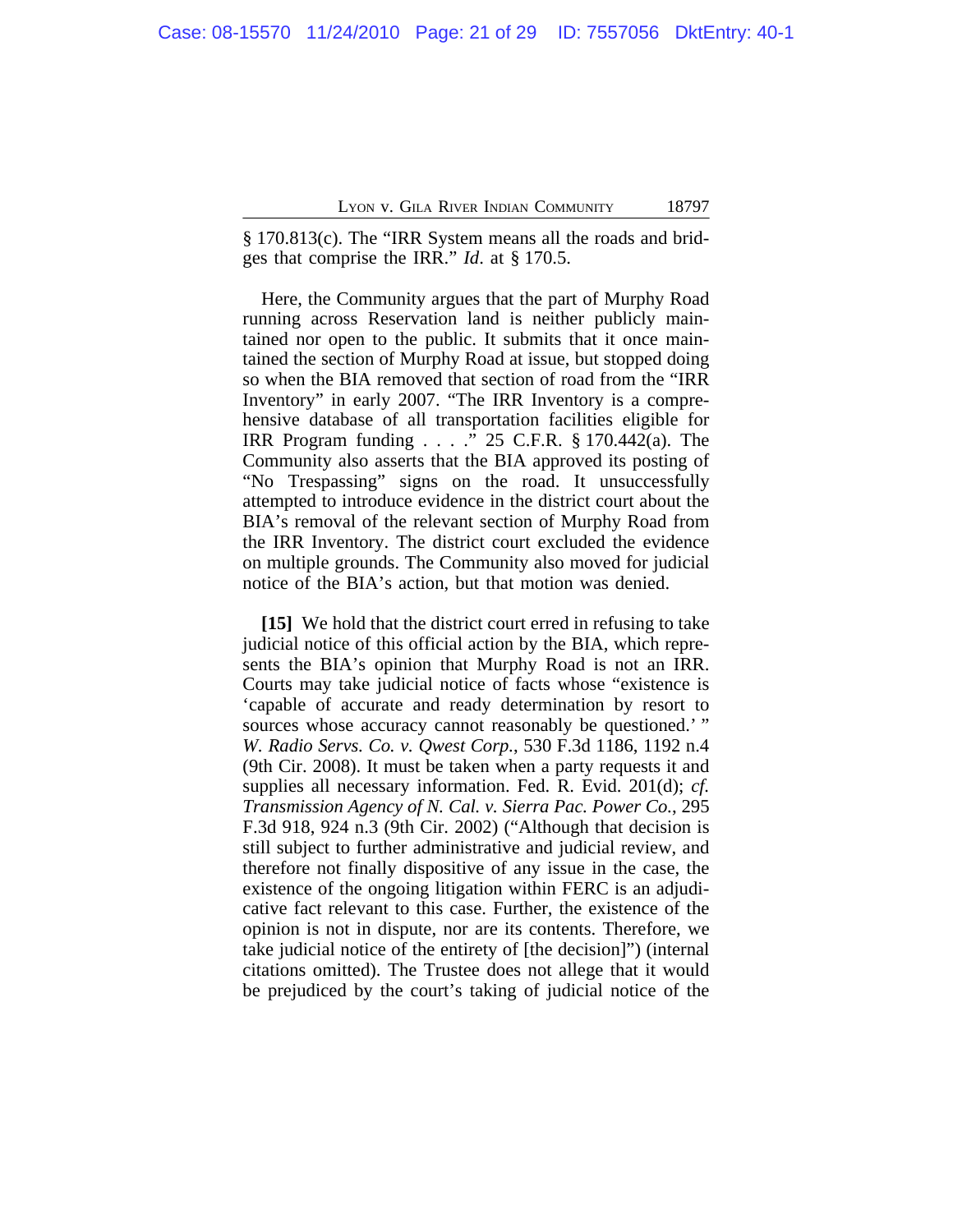BIA's action. Indeed, the Trustee was informed of the BIA's decision "in a matter of days" after it was made, and has apparently appealed the BIA decision.

The district court's decision also conflicts with the primary jurisdiction doctrine, which applies when "an otherwise cognizable claim implicates technical and policy questions that should be addressed in the first instance by the agency with regulatory authority over the relevant industry rather than by the judicial branch." *Clark v. Time Warner Cable*, 523 F.3d 1110, 1114 (9th Cir. 2008). This doctrine "is not designed to secure expert advice from agencies every time a court is presented with an issue conceivably within the agency's ambit," but should be used "if a claim requires resolution of an issue of first impression, or of a particularly complicated issue that Congress has committed to a regulatory agency, and if protection of the integrity of a regulatory scheme dictates preliminary resort to the agency which administers the scheme." *Id*. (internal quotation marks and citations omitted).

**[16]** We conclude that the district court should not have ignored the BIA's removal of the relevant portion of Murphy Road from the IRR Inventory. Instead, the district court should have at least stayed its decision pending ongoing BIA proceedings on the issue. *See Clark*, 523 F.3d at 1114-15. BIA proceedings on the issue are apparently ongoing. The BIA's initial decision that the relevant portion of Murphy Road should not be included in the IRR Inventory is on appeal to the Interior Board of Indian Appeals. The IRR system is administered by the BIA under a detailed regulatory scheme, and uniformity is important. We therefore vacate and remand this issue to the district court for further consideration.

**[17]** There is a related issue that we should review in order to guide the district court on remand: the application of laches. The district court held that, because the Community had allowed public access to Murphy Road and maintained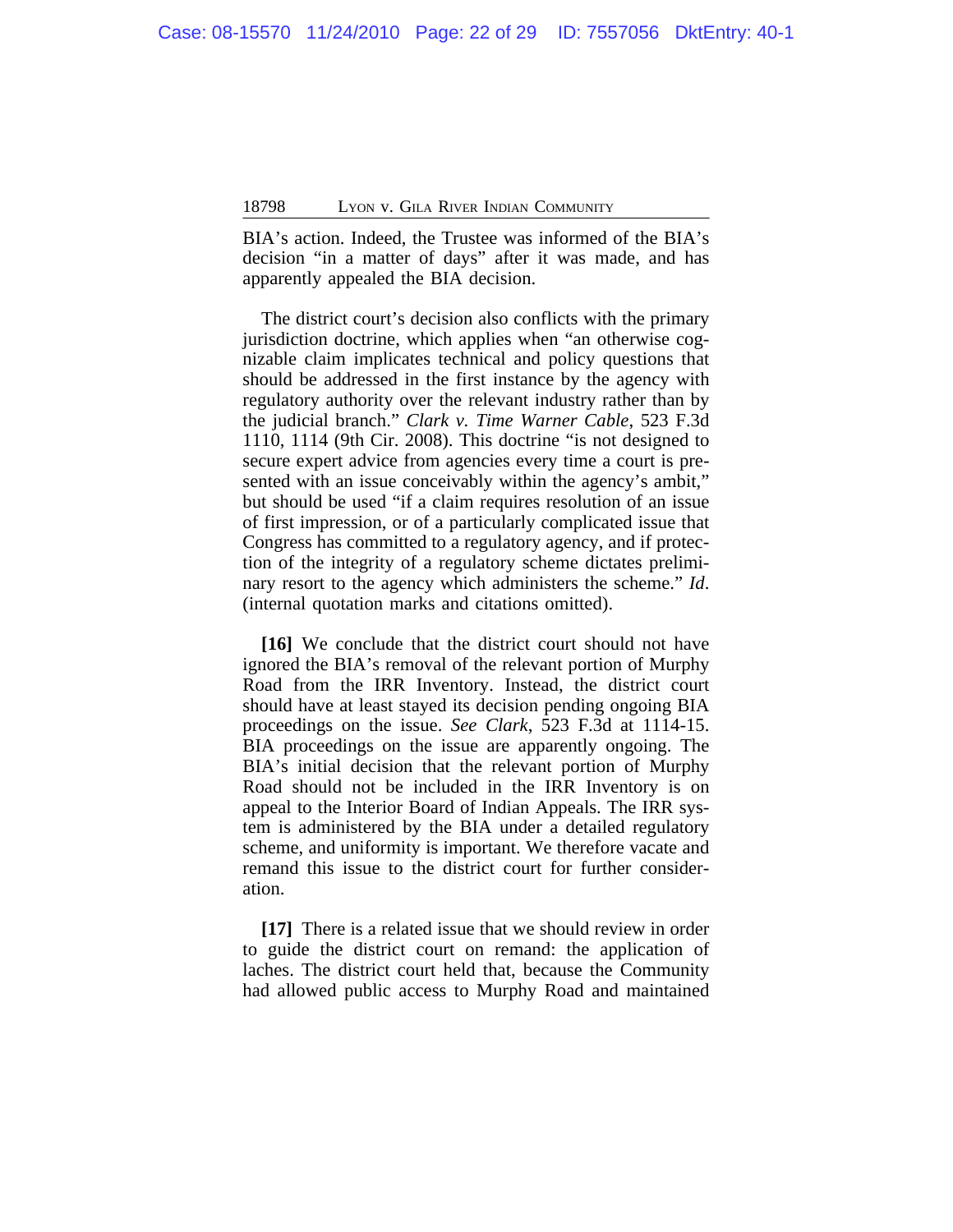the road for many years, the doctrine of laches precluded the Community from now disclaiming that Murphy Road is an IRR. "Laches requires proof of (1) lack of diligence by the party against whom the defense is asserted, and (2) prejudice to the party asserting the defense." *United States v. Dang*, 488 F.3d 1135, 1144 (9th Cir. 2007) (internal quotation marks omitted). Prejudice typically means that evidence is no longer available or that the party asserting laches has "altered its [behavior] in reliance on a plaintiff's inaction." *Wauchope v. U.S. Dep't of State*, 985 F.2d 1407, 1412 (9th Cir. 1993). Here, the Trustee asserts that Section 16 owners, and particularly the Schuggs, have relied on the Community's treatment of Murphy Road as an IRR. That reliance was not reasonable, however, given that the regulations governing IRRs *explicitly contemplate* that a road may be closed to the public upon the agreement of the tribe and the BIA. 25 C.F.R. § 170.813. There is also no evidence that the Schuggs were relying on the road's status as an IRR rather than on the implied easement the district court found to exist. We therefore hold that the district court erred in applying laches to conclude that a section of Murphy Road is an IRR.

## **V.**

**[18]** The Trustee cross-appeals from the district court's holding that Smith-Enke Road and Murphy Road, which provide access to Section 16, are not public roads under R.S. 2477. Prior to its repeal in 1976, R.S. 2477 authorized rightsof-way for the construction of highways over public lands not reserved for public uses. 43 U.S.C. § 932 (repealed 1976). The law repealing R.S. 2477 expressly preserved any valid, existing right-of-way. *See Adams*, 3 F.3d at 1258. The question is therefore whether Smith-Enke Road and Murphy Road were valid R.S. 2477 roads in 1976.

#### **A.**

We must first address the Community's arguments that the district court lacked jurisdiction to decide this issue. The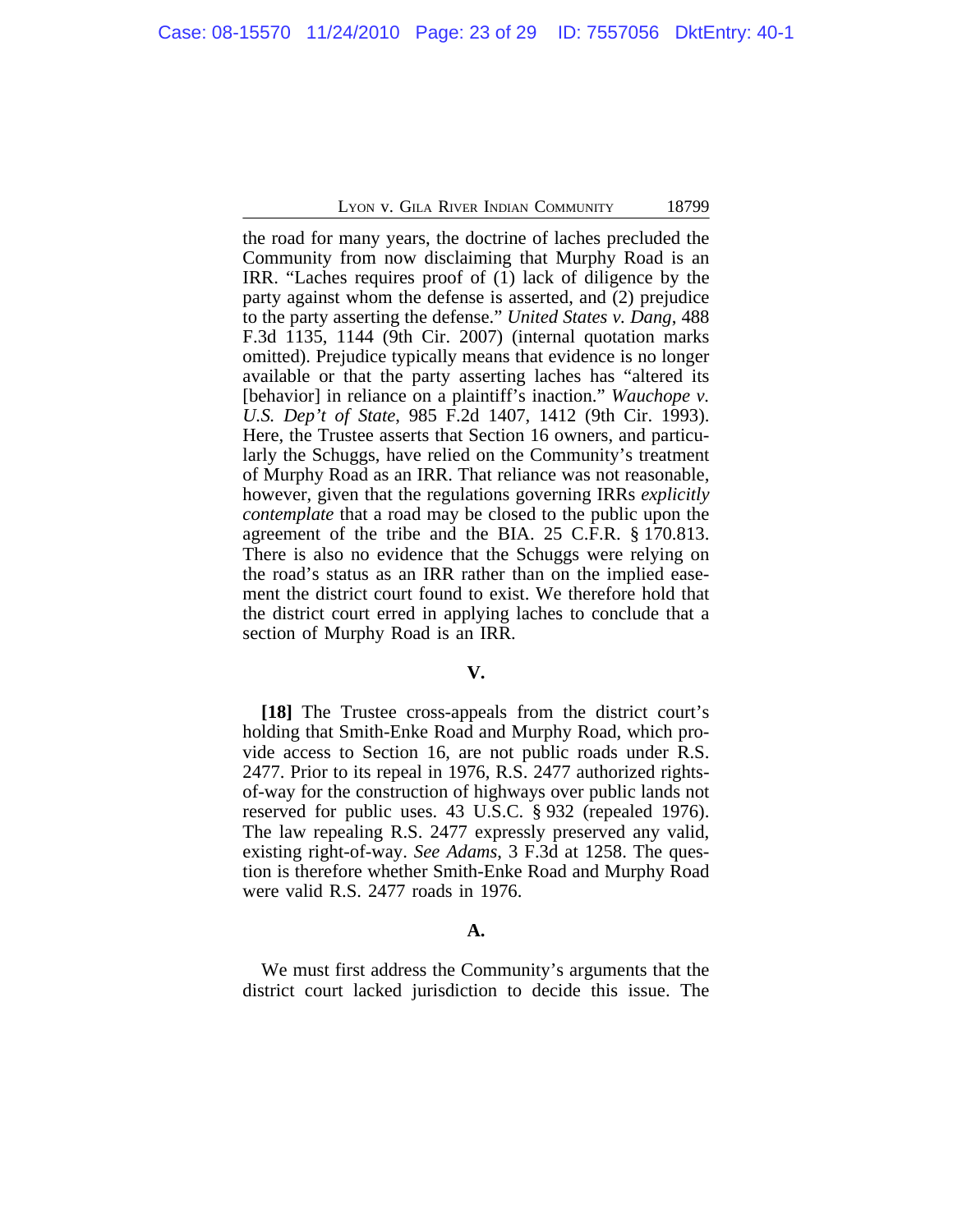Community argues that the Trustee's R.S. 2477 claim is essentially an action to quiet title to lands held by the United States. The Community points out that such an action may only be brought under the Quiet Title Act, which expressly preserves the federal government's sovereign immunity with respect to claims regarding Indian lands held in trust by the United States. 28 U.S.C. § 2409a(a).

The Trustee's R.S. 2477 argument is not effectively an action to quiet title. The Trustee is not seeking a declaration against the United States. He does not contest the federal government's "title" to the roads or claim a property interest in them. Rather, the Trustee seeks only a declaration against the Community that he has legal access to Section 16, which will not bind the United States.

The Community next argues that the Trustee does not have Article III "standing to assert the public's collective right to use a road under R.S. 2477" because he has no more particularized interest than any other member of the public. To have standing, the Trustee must have a "concrete and particularized" injury that is more than a "mere generalized grievance." *Alaska Right to Life PAC v. Feldman*, 504 F.3d 840, 848-49 (9th Cir. 2007). But here, the Trustee has not attempted to obtain a general declaration against the United States regarding whether Murphy Road and Smith-Enke Road are R.S. 2477 roads. Rather, he simply seeks a declaration that will bind the Community, to defeat its assertion that the Schuggs have been trespassing on Reservation land. The "threat of liability for civil or criminal trespass constitutes the type of injury that . . . is both 'concrete and particularized,' and 'actual or imminent' " for purposes of standing. *Dixon v. Edwards*, 290 F.3d 699, 712 (4th Cir. 2002).

#### **B.**

**[19]** Moving to the merits of the issue, it is the Trustee's burden to establish the existence of an R.S. 2477 route. *Shultz*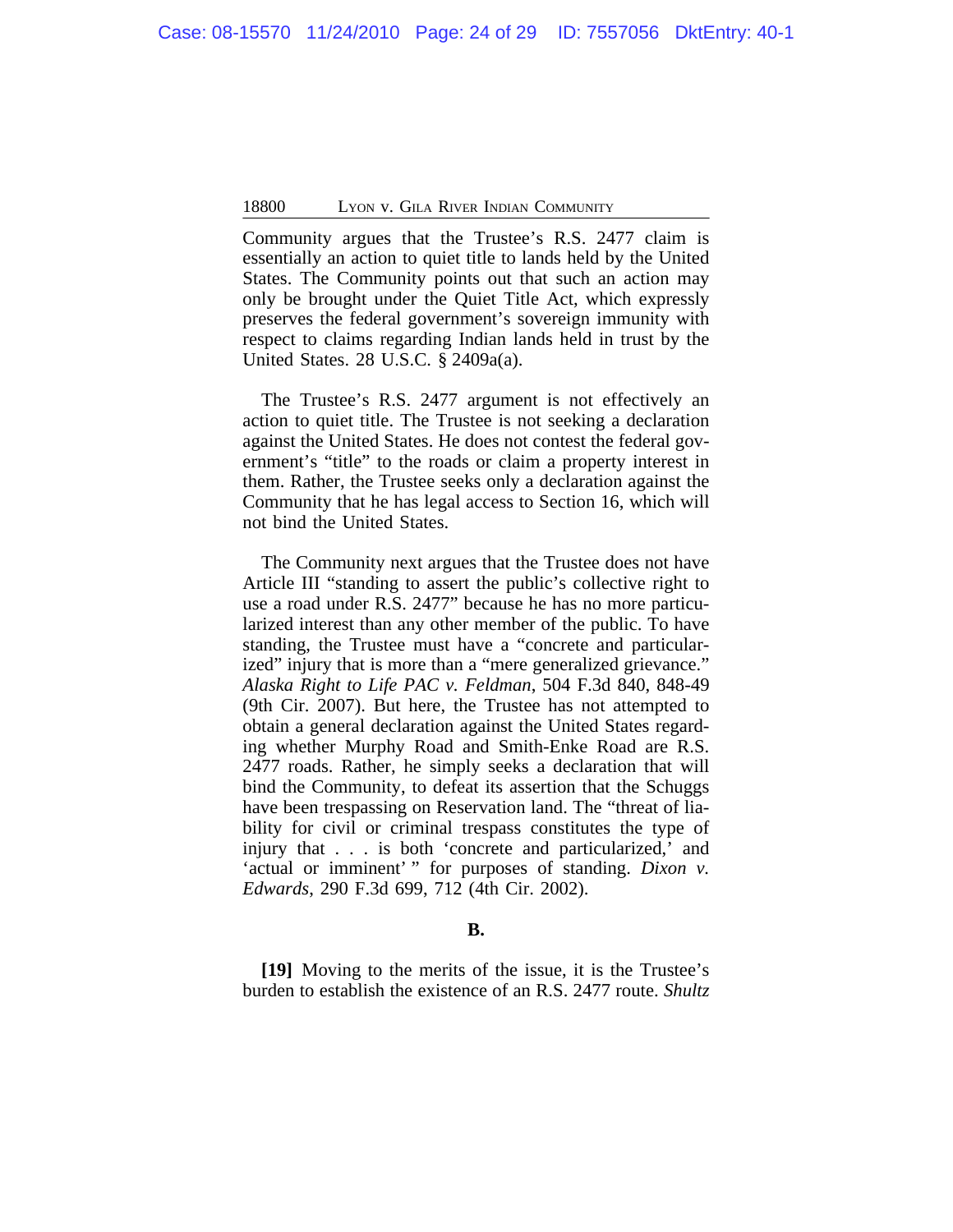*v. Dep't of Army*, 96 F.3d 1222, 1223 (9th Cir. 1996). Federal Revised Statute 2477 did not itself *create* R.S. 2477 roads; rather, it *authorized* the states to construct highways over public lands. Thus, for Murphy Road and Smith-Enke Road to be R.S. 2477 roads, Arizona had to establish them as highways over public land in accordance with Arizona state law. *See Standage Ventures, Inc. v. Arizona*, 499 F.2d 248, 250 (9th Cir. 1974) (explaining that right of way under R.S. 2477 comes into existence "automatically *when a public highway [is] established across public lands in accordance with the law of the state*") (emphasis added). R.S. 2477 acts "as a present grant which takes effect as soon as it is accepted by the State," and acceptance requires merely "some positive act on the part of the appropriate public authorities of the state, clearly manifesting an intention to accept." *Wilderness Soc'y v. Morton*, 479 F.2d 842, 882 (D.C. Cir. 1973) (internal quotation marks omitted). Thus, the first question is whether Arizona at some point established these roads as public highways under Arizona law and if so, whether these roads crossed lands that were "public lands" at that time.

**1.**

As to the first question, the Trustee urges that there is evidence that a road existed in the general location of presentday Smith-Enke Road since at least 1913, and a road in the general location of present-day Murphy Road since at least 1875. The mere existence of these roads is not enough to make them "public highways," however. Rather, Arizona must have taken some affirmative act to accept the grant represented by R.S. 2477. *See id*.

**[20]** The Trustee points to a declaration by Pinal County in 1922 that public roads ran along all section lines in the region. Because Smith-Enke Road and Murphy Road were aligned with section lines, the Trustee argues that the 1922 declaration made these roads into public highways under Arizona law. We will assume without deciding that Pinal County's 1922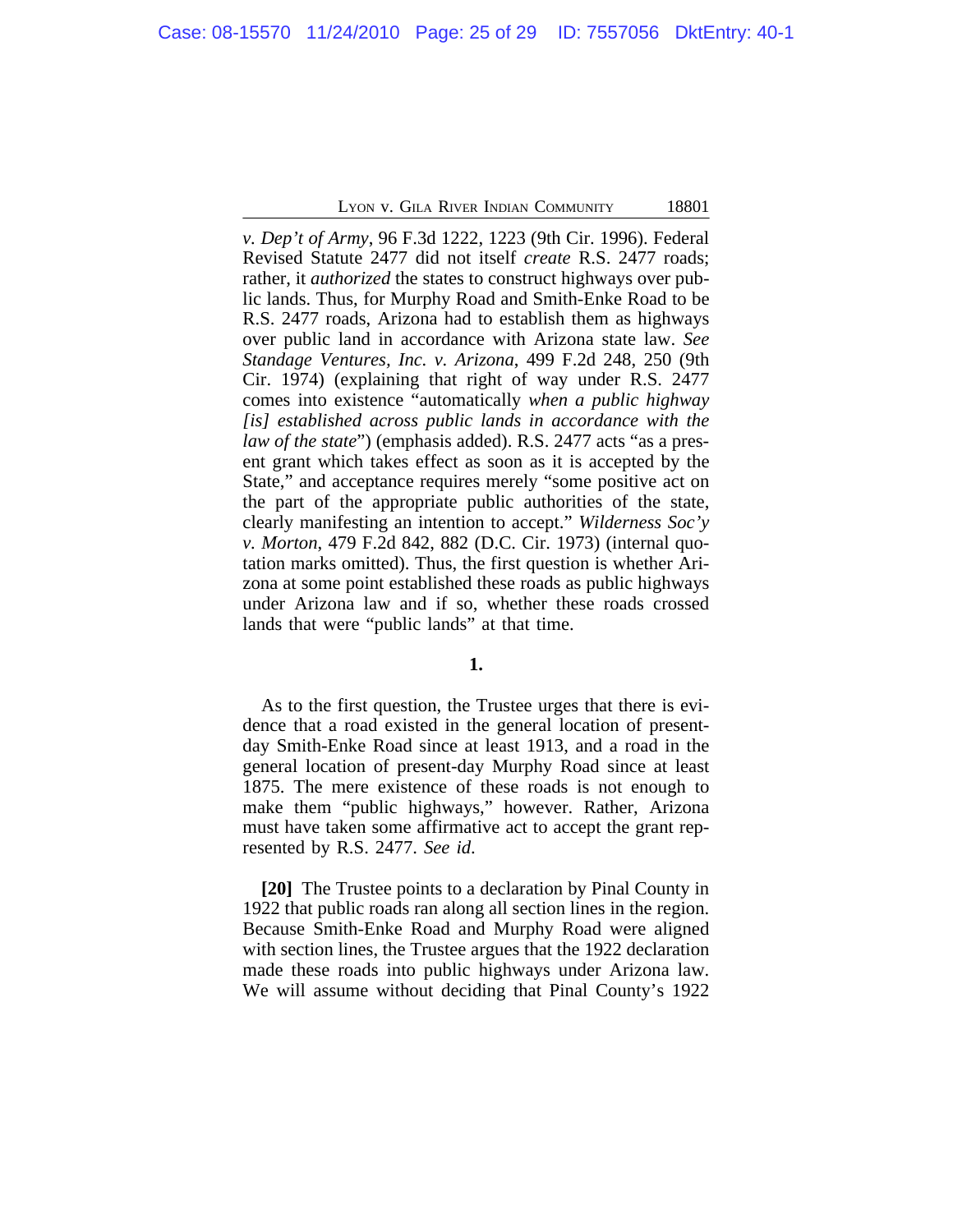declaration was a sufficient governmental action to create state "highways," which eventually became present-day Murphy Road and Smith-Enke Road. We will also assume without deciding that Arizona thereby took sufficient action to accept the grant of an R.S. 2477 right of way.

**2.**

**[21]** The question then becomes whether, in 1922, those "highways" ran across "public land." This is where the Trustee's argument fails. It is undisputed that a 1913 executive order expanded the Community's Reservation to completely surround Section 16. The district court therefore concluded that, at the time of Pinal County's 1922 declaration, Murphy Road and Smith-Enke Road ran across land that had become part of the Reservation and therefore lost its public character.

**[22]** The Trustee's reply is a counterintuitive proposition: that the Reservation land added by executive order was somehow still "public land." The Trustee's argument invokes a distinction between the creation or expansion of a reservation by executive order and by an act of Congress. The Trustee asserts that Indian reservation boundaries set by executive order may be modified by Congress at any time, and that Congress need not compensate Indian tribes for reducing a reservation expanded by executive order. The Trustee relies on *Sioux Tribe of Indians v. United States*, which held that an Indian tribe was not entitled to compensation upon the abolition of a reservation established by executive order, although a tribe would be entitled to compensation upon the abolition of a reservation established by Congress. 316 U.S. 317 (1942). But the Supreme Court recognized in *Sioux Tribe of Indians v. United States* that it still "lay within the power of the President to withdraw lands from the public domain." 316 U.S. 317, 325 (1942). Executive and congressional reservation grants may differ as to whether a tribe is entitled to compensation in the event of revocation, but that does not change the fact that "the executive orders . . . involved here were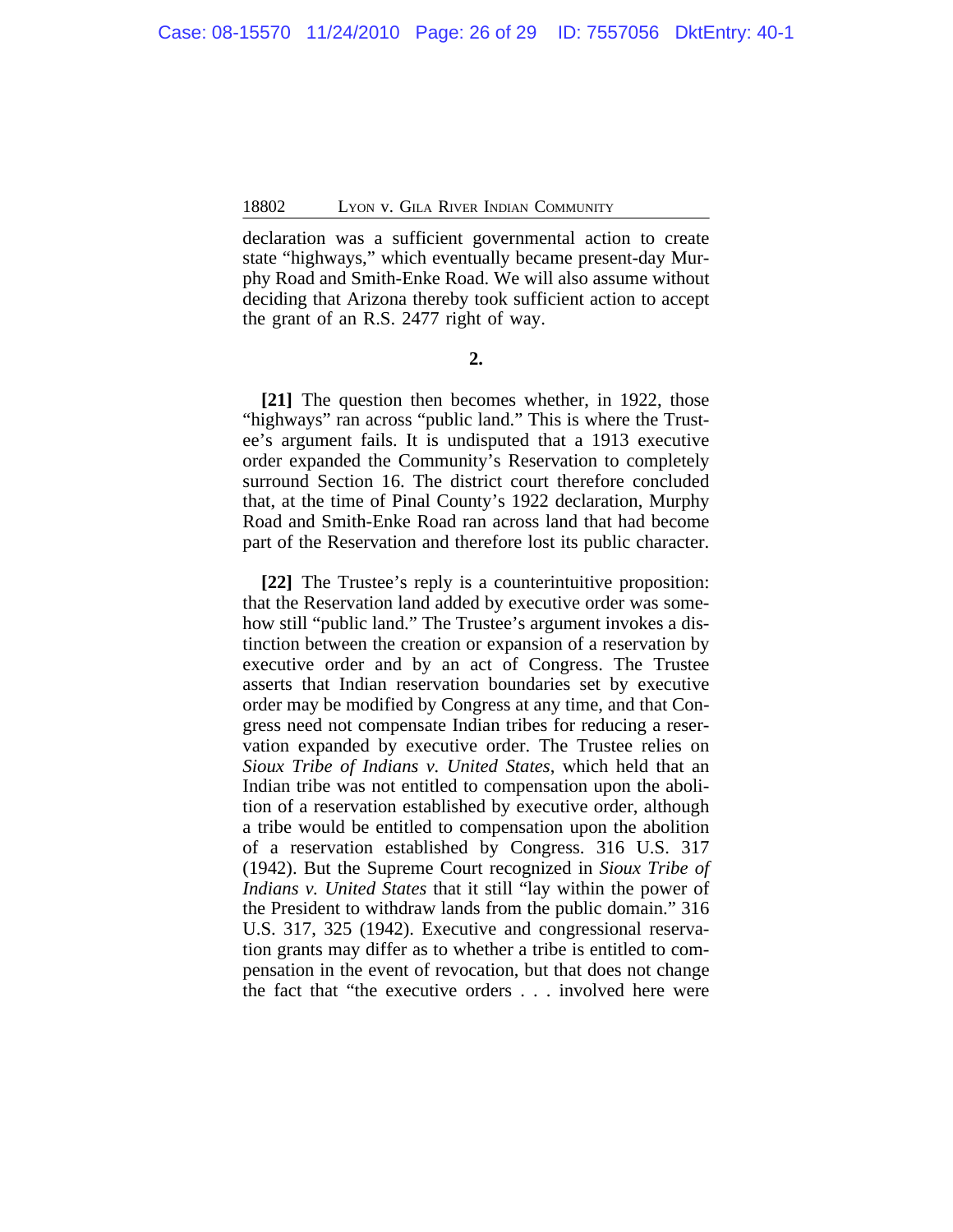effective to withdraw the lands in question from the public domain." *Id*.; *see also Id.* at 326, 331. Accordingly, the relevant lands in this case were removed from the public domain by the executive order expanding the Community's Reservation.

**[23]** We hold that the Trustee failed to show that Arizona established Smith-Enke Road and Murphy Road as public highways crossing public land. They are not R.S. 2477 roads.

#### **VI.**

We now turn to the Community's claim of aboriginal title to Section 16. The district court held that any aboriginal title held by the Community to Section 16 was extinguished in 1877 when the federal government conveyed Section 16 to Arizona. The court concluded that because Section 16 was granted to Arizona "for the 'support of common schools,' " it followed "that Congress would not intend the land, to be used as a revenue generator, to be burdened with a superior right of use and occupancy such as aboriginal title."

The Community argues that aboriginal title can only be extinguished through an unambiguous action and should not have been implied here, because the school land grant was silent on the issue. The Community cites cases in which the Supreme Court has held that school land conveyances vest the fee in the state *subject to* any aboriginal title. These cases are distinguishable because they involved situations where a preexisting *treaty* had preserved the aboriginal title. *See United States v. Thomas*, 151 U.S. 577, 584 (1894) (holding that "*by virtue of the treaty* . . . the title and right which the state may claim ultimately to the sixteenth section of every township for the use of schools is subordinate to this right of occupancy of the Indians." (emphasis added)); *Wisconsin v. Hitchcock*, 201 U.S. 202, 213-15 (1906); *Beecher*, 95 U.S. at 525.

**[24]** The Community protests that there is no rationale for a distinction between an Indian tribe's right of possession pur-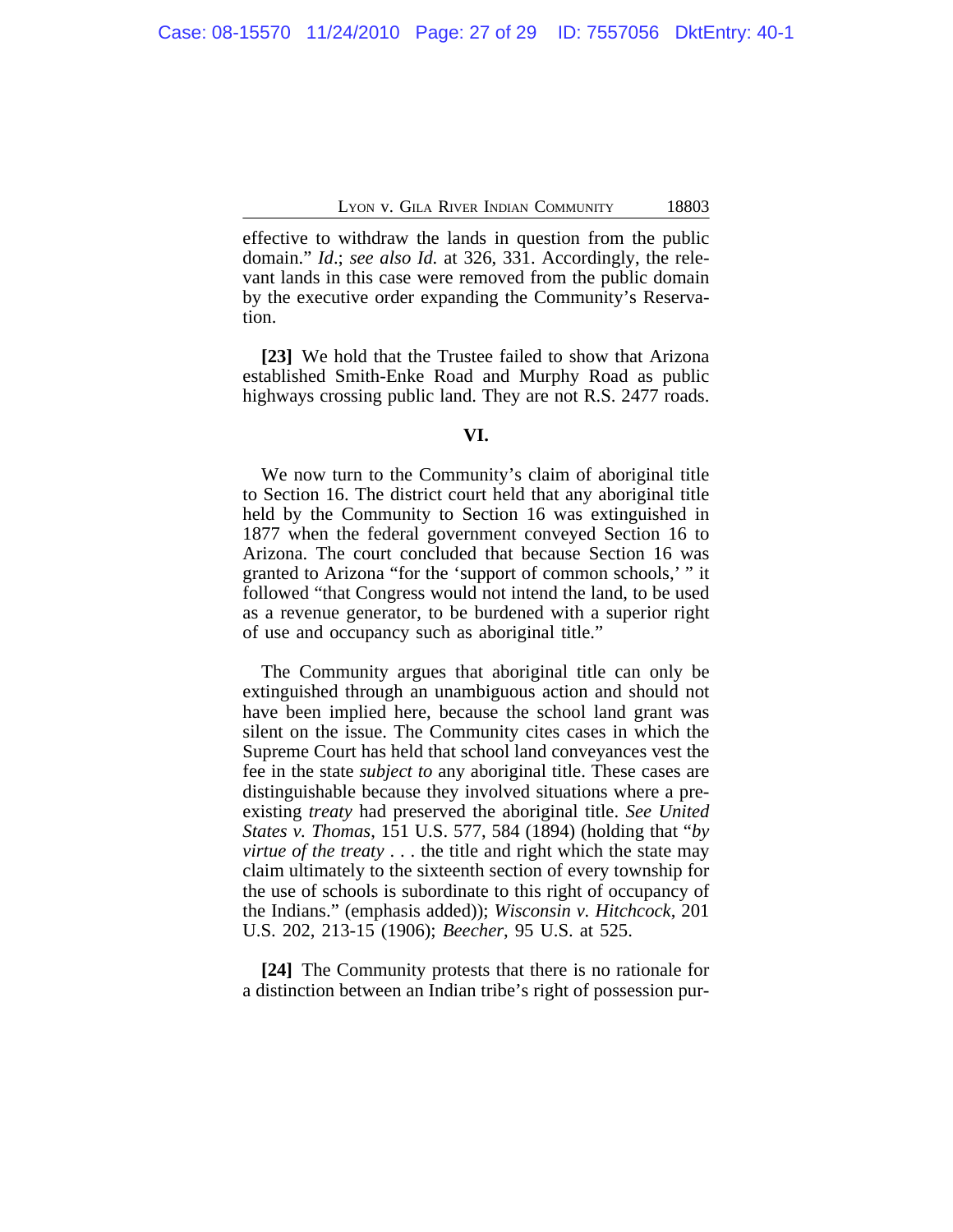suant to a treaty (as in *Beecher*, *Thomas* and *Hitchcock*) and an Indian tribe's right of possession pursuant only to aboriginal title. But the rationale in those cases is that the Indian tribe's right of possession gained by treaty is akin to a contract right negotiated in exchange for some valuable consideration and not subject to unilateral revocation by the federal government. Here there was no such right of possession when Section 16 was conveyed to Arizona in exchange for some valuable consideration. In this case, at the time that Section 16 was conveyed to Arizona, the Community had no such *recognized* right of possession.

**[25]** The district court thus correctly held that the conveyance extinguished the Community's aboriginal title to Section 16. *Accord Gemmill*, 535 F.2d at 1147-49 (series of federal actions "clearly demonstrate[d]" title extinguished).

Because we hold that the Community's aboriginal title was extinguished in 1877, we need not reach the Trustee's alternative argument that the Community is collaterally estopped from asserting aboriginal title because the Indian Claims Commission already determined that the Community's aboriginal title had been extinguished and awarded compensation to the Community for the loss of that title.

## **VII.**

We have now determined that the Trustee had a valid right of access to Section 16, and that the Community's aboriginal title to Section 16 has been extinguished. The parties raise one final question: does the Community have zoning authority to prevent future residential development of Section 16? The district court correctly found that the issue was not ripe for decision. *See Cal. ex rel. Lockyer v. United States Dept. of Agriculture*, 575 F.3d 999, 1011 (9th Cir. 2009).

The record before us shows that the possibility that Section 16 might be developed as a housing subdivision is speculative